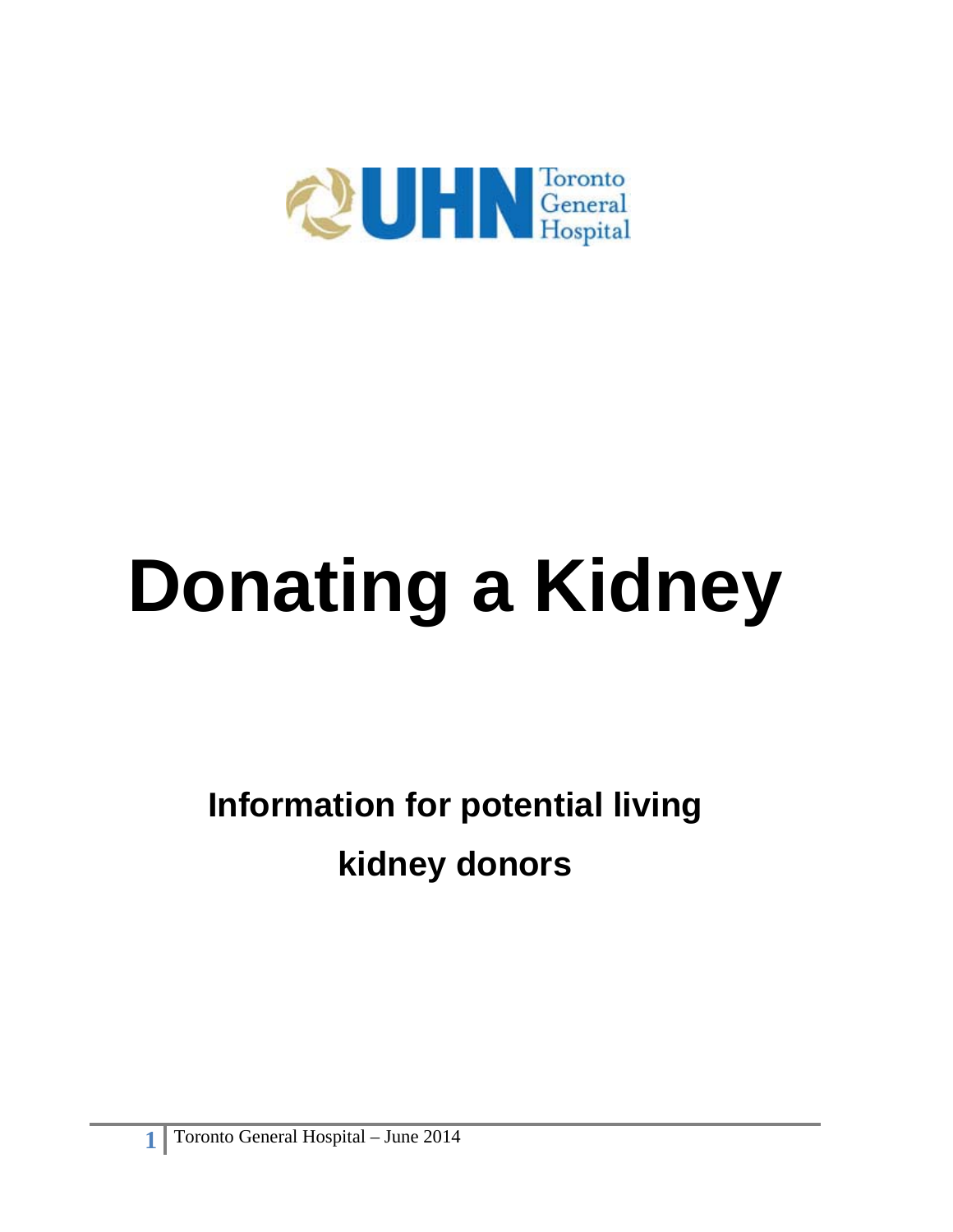# **An introduction to your living kidney donor manual**

Transplantation cannot occur without the generosity of others.

Most organ transplants occur through the kindness of strangers. Other recipients are able to benefit from a living donor transplant. This is when a living person gives one of his or her kidneys to someone with end-stage kidney disease (permanent kidney failure). Your decision to consider being a donor is greatly appreciated.

Members of the Multi-Organ Transplant Program of Toronto General Hospital, University Health Network (UHN), have designed this manual to help you understand, prepare for, and assist you through the whole donation process.

We know that there will be a lot of information given to you about the donation and transplant process. We hope that this manual will serve as a valuable guide.

# **The Multi-Organ Transplant Program at University Health Network**

The Multi-Organ Transplant Program at University Health Network in Toronto is the largest transplant program in Canada. Since the start of the program, over 4,000 kidney transplant operations have taken place at the Toronto Western and Toronto General Hospitals, of which more than 1,200 are from living kidney donors. Many types of organs are transplanted here, including the kidney, liver, pancreas, lung and heart. The University Health Network transplants approximately 140 kidneys every year, of which 70 to 80 are transplanted from living donors.

# **Organ Donation, transplantation and the law**

In accordance with the Ontario Human Tissue Gift Act, the Toronto General Hospital and the Multi-Organ Transplant Program do not support or accept payment of any kind for organs for transplantation. It is against the law to buy, sell, or otherwise deal in, directly or indirectly, any tissue for transplant, or any body part or parts of the body for therapeutic purposes, medical education, or scientific research.

If at any time you are approached by a person to purchase or sell an organ for transplantation, please call the Patient Relations department right away:

## **UHN Patient Relations Tel: (416) 340- 4907**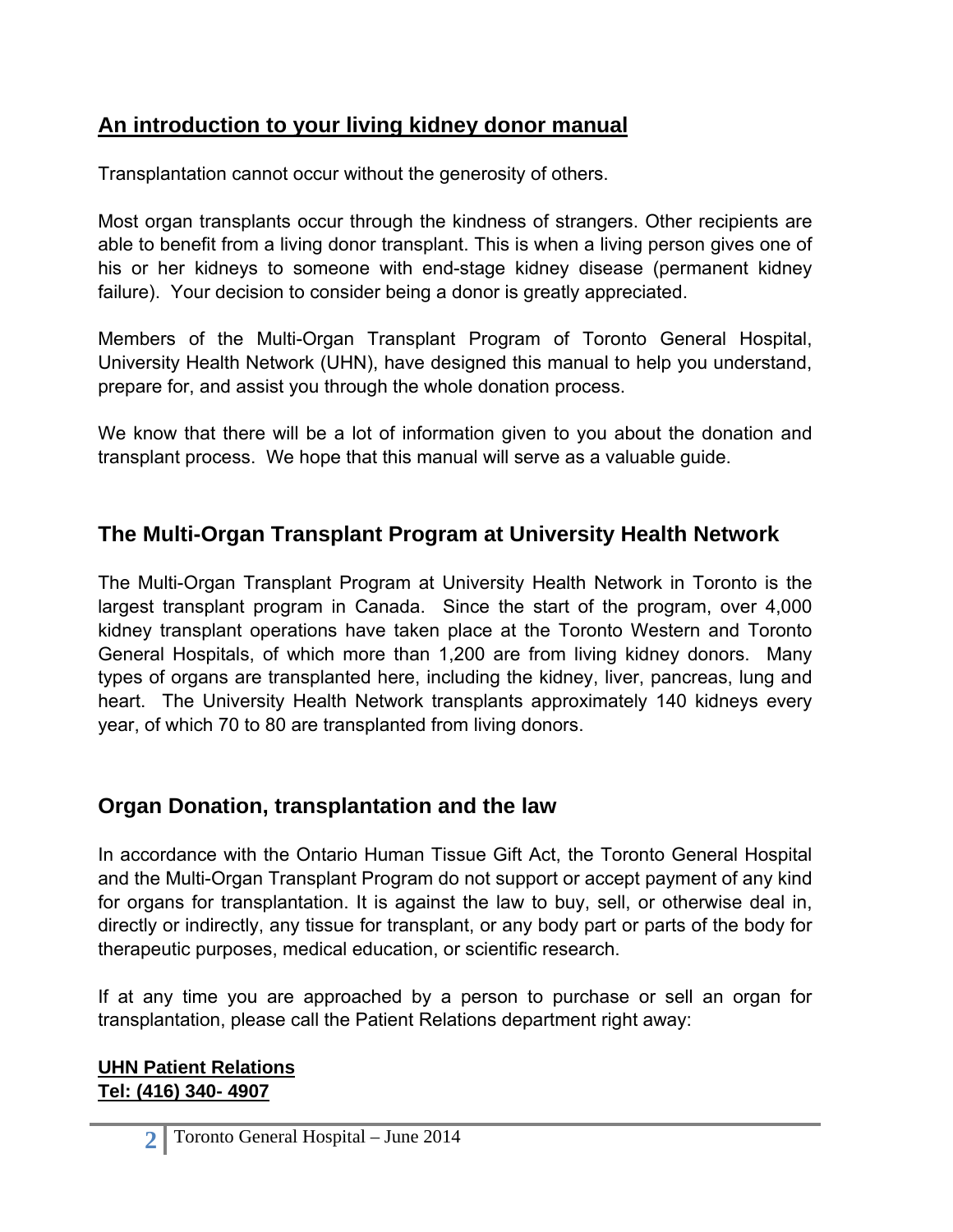# **Part A: Living kidney donation**

If you are reading this, you or someone you are close to is probably thinking about donating a kidney. This manual will give you information about the living kidney donation process. This is when someone (the "donor") who is living gives one of his or her kidneys to someone with end-stage kidney disease (the "recipient"). Research shows that living donation can be one of life's greatest experiences. Kidney donation is not for everyone, but by knowing the facts, you can decide if this option is the right choice for you.

There are many ways of helping in the process of a kidney transplant. It is important that kidney donors have a chance to consider all the facts about donation before deciding if organ donation is right for them at this time. It is also important that potential donors talk about their desire to donate with their close family members, as donation will affect these people also.

# **Members of the living donor kidney team**

The Living Donor Kidney transplant team is a group of highly skilled professionals who work together to help the donor and the recipient have a successful transplant and recovery. Before you are approved as a donor, each team member evaluates your health, both physical and mental. Many tests will be done, including blood work, xrays, and scans. The team will then decide together with you if you are a suitable donor.

#### **The members of the Living Donor Kidney transplant team include:**

#### **Transplant Assessment Coordinator: .**

The transplant assessment coordinator is a Registered Nurse (RN) who works with the transplant team to set up your evaluation and provides teaching and support throughout the donation process.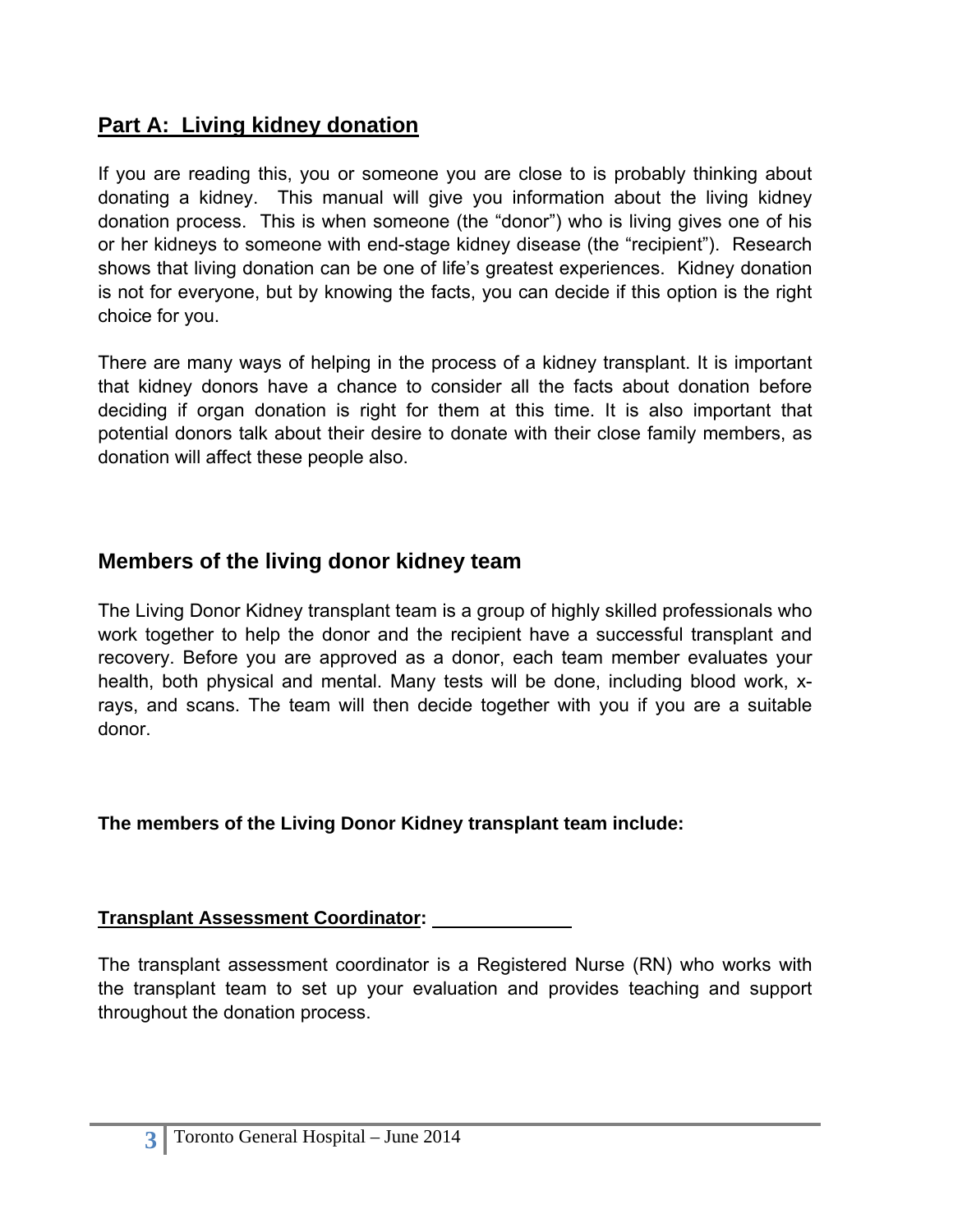#### **Administrative Assistant:** .

The role of the administrative assistant is to schedule your appointments and tests. This person is also a source of information about the donation process. Whenever possible, they will schedule appointments to suit your schedule.

**\*\*If you are unable to keep your appointments, please call the Administrative assistant. \*\***

#### **Social Worker: .**

The social worker meets with all potential donors and their families to talk about each individual's situation and to provide family support.

- He or she will go over with you how you decided to offer to donate a kidney, your understanding of donation, and its possible effects on your family and that of the recipient.
- He or she will work with you and your support persons to plan for the transplantation, keeping your unique needs in mind.
- He or she will be able to advise you about employment, financial, and practical issues.
- Your social worker will offer supportive counseling for you and your family, before and after the donation, to talk about any emotional issues you may have related to donation. If you need help to deal with other agencies and institutions, the social worker will be able to connect you.

#### **Psychiatrist or Psychiatric Nurse:** .

The psychiatrist or psychiatric nurse may see you during your evaluation. These professionals specialize in helping donors and families cope with the stress of organ donation and the emotions that may go along with it.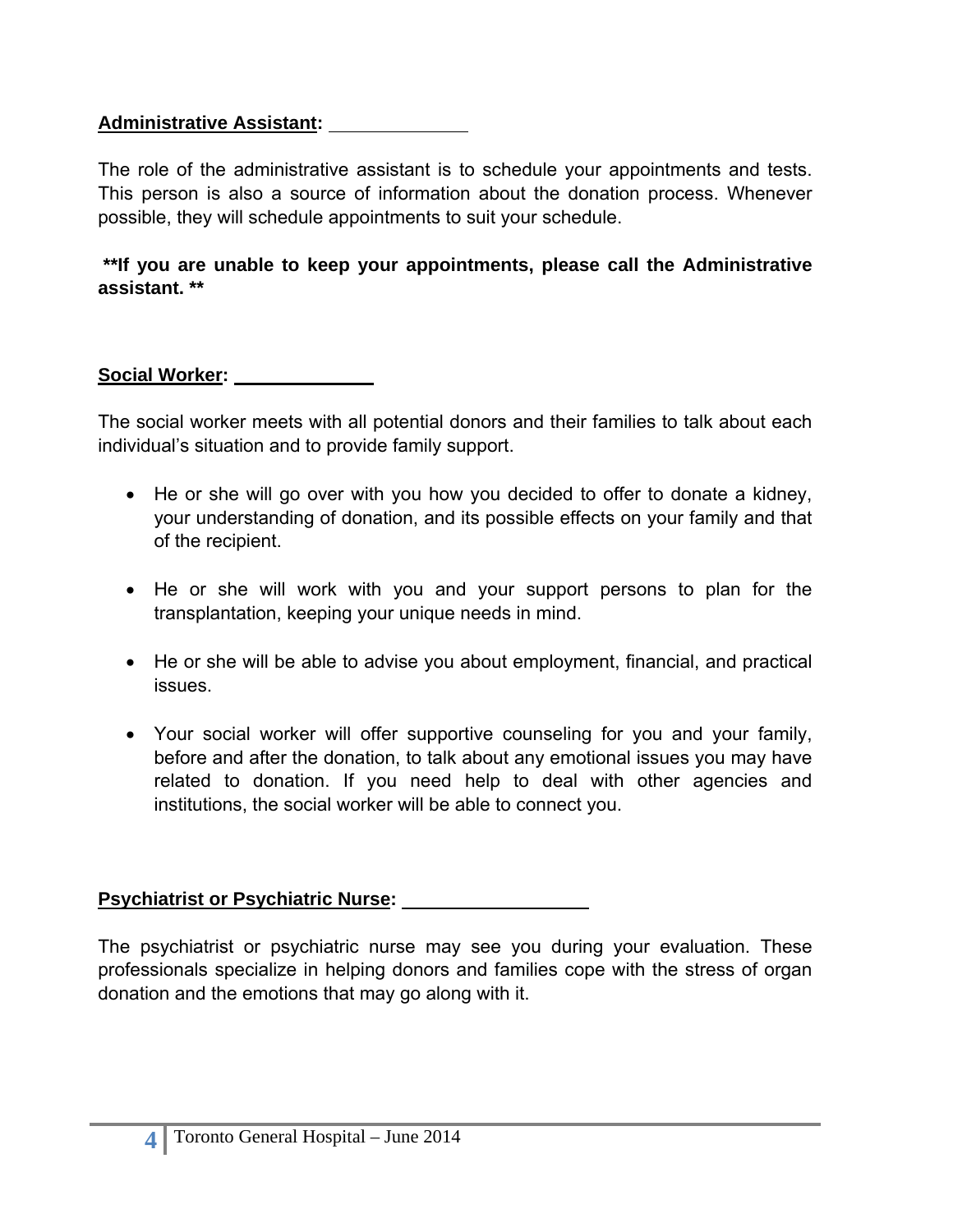## **Hospital Bioethicist:** .

The bioethicist can talk with you about any ethical issues that relate to your decision to donate an organ. The bioethicist will make sure that the wishes, beliefs, and value systems of the potential donor, the family, and healthcare team are respected.

## **Nephrologist:** .

The nephrologist is a doctor specializing in the diagnosis and treatment of kidney disease.

- It is necessary that you meet with the nephrologist to make sure it is safe for you to donate your kidney.
- The nephrologist you meet with is not a member of the transplant team that evaluates and manages potential recipients before and after the transplant. This ensures that there is no conflict of interest involved in your evaluation as a potential kidney donor.
- All potential donors will meet with a nephrologist once all their testing has been completed to review and ensure you are aware of the benefits and risks of donation.
- Your nephrologist will meet with you again 3 months after the surgery to be sure your remaining kidney is working well.

#### **Transplant Surgeon: .**

The transplant surgeon may be either a urologist or general surgeon who specializes in kidney transplantation. They will perform the kidney transplant surgery and will remove the kidney if a living donor transplant is being done. Sometimes, a potential donor may need a special evaluation by one of their local urologists to ensure there will be no problem proceeding with kidney donation. All living kidney donors meet with one of the transplant surgeons before their surgery.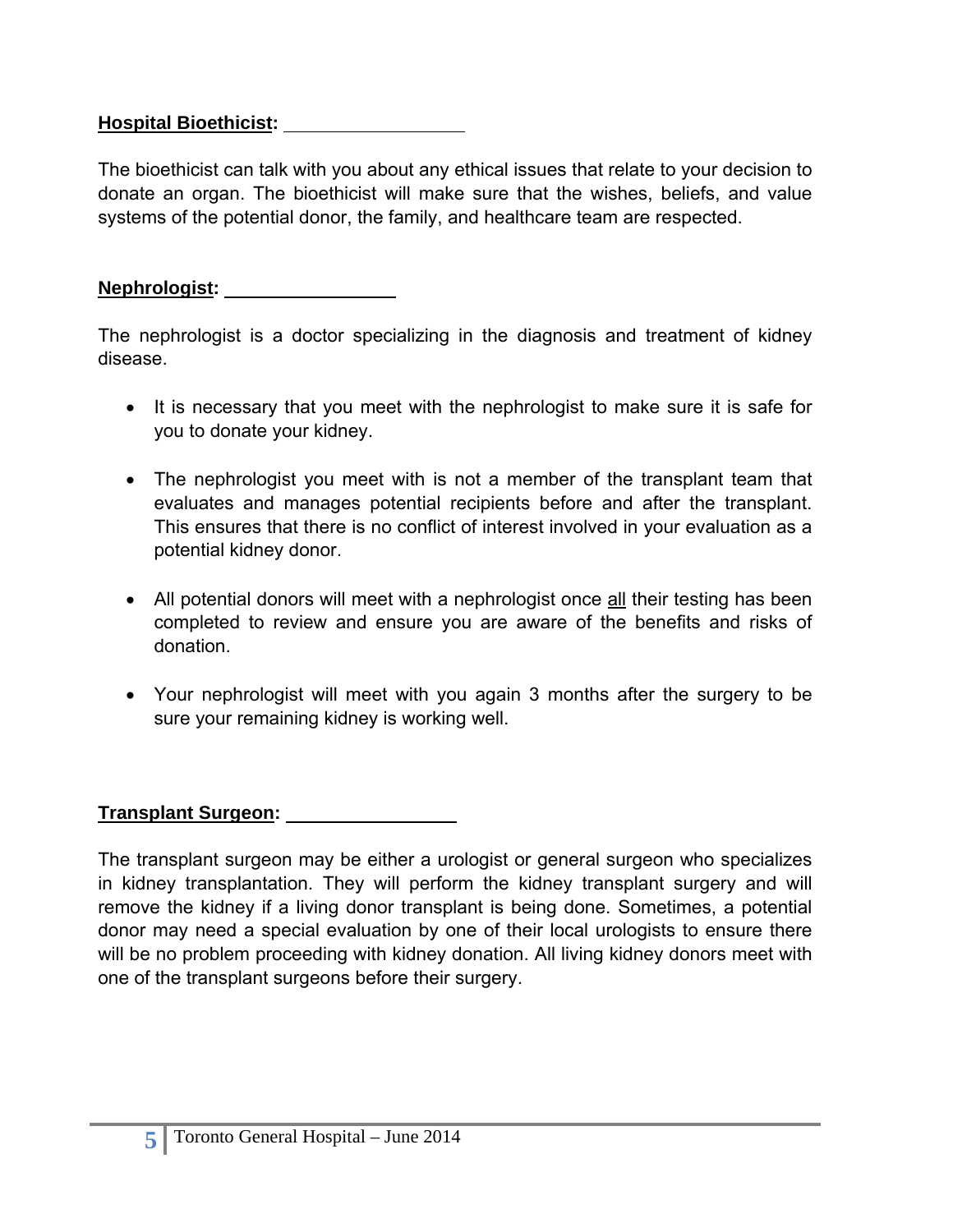#### **Anesthetist: .**

The anesthetist is a medical doctor who will assess the safety of giving you anesthetic (medication that puts you to sleep) during the donation surgery. The anesthetist is also a member of the pain management team. He or she can help you select which form of pain management will be best for you after your surgery.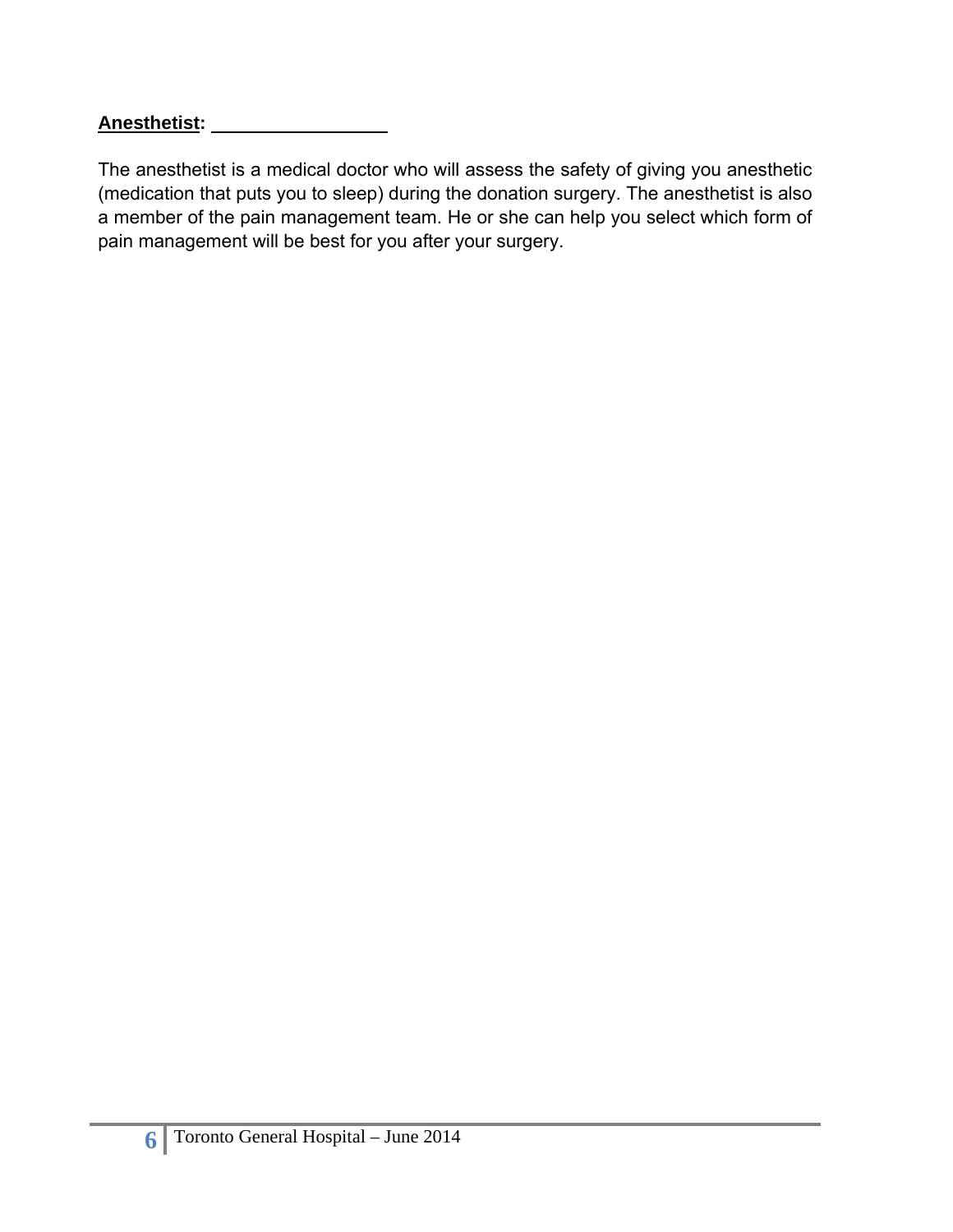# **Part B: Beginning the Process**

#### **What do the kidneys do?**

- Your kidneys are found at the back of your body, just above your waist.
- Most people are born with 2 kidneys.
- When blood flows through the kidneys, waste and water are removed and the blood is cleaned.
- The waste is removed by your body as urine.
- Your kidneys need to work well to keep your bones, heart, and muscles working properly.
- Kidneys also make hormones, which control things like your blood pressure and red blood cell production. General human anatomy diagram



#### **Why would someone need a kidney transplant?**

When a person has kidney failure, his or her kidneys no longer work well enough to meet his or her body's needs. When this happens, the person becomes very sick.

There are two treatment options for kidney failure: dialysis and transplantation.

#### **Dialysis:**

There are two types of dialysis:

o Hemodialysis: a person is connected to a machine that cleans his or her blood and then returns it to their body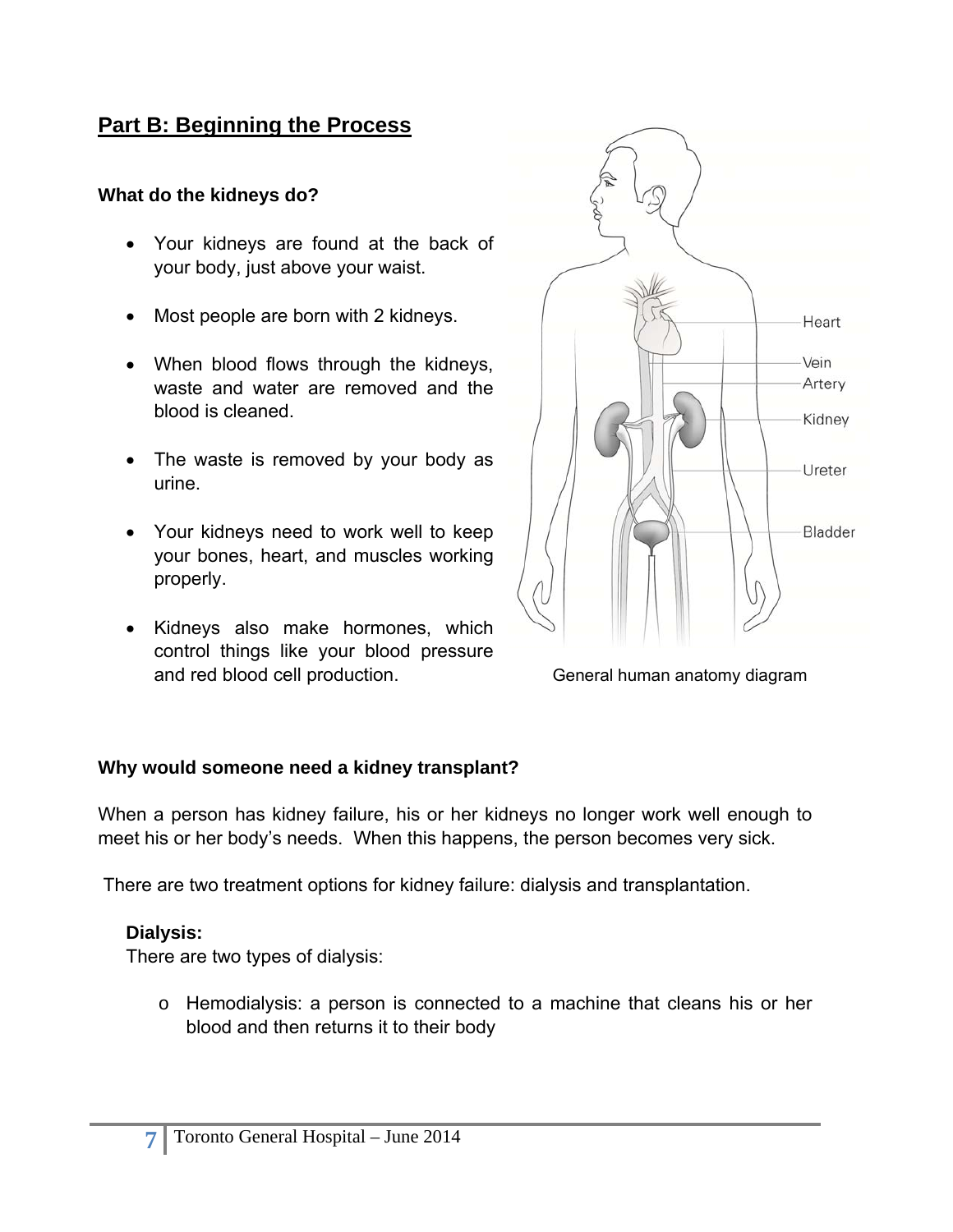$\circ$  Peritoneal dialysis: a person has a tube inserted into their abdomen where fluid (dialysate) is inserted and then drained to help clear out the toxins from the blood

Dialysis cannot do all of the things a real kidney does.

#### **Transplantation:**

- o Most of the time, the best treatment for kidney failure is to have a kidney transplant. The kidney can come from someone who has just died (called a "deceased donor") or from someone who is living (called a "living donor").
- o If the transplant works, the new kidney will do all of the things a normal kidney does and the recipient will be able to live a dialysis-free life.
- o It is important to know that a transplant is not a cure; it is a treatment option. It is possible that a kidney transplant recipient may need a second transplant in the future.

#### **Why not just go on the waiting list for a kidney from a deceased donor?**

Most people who need a kidney transplant go on a waiting list for a deceased donor kidney.

- In Ontario, adults usually wait 7 to 12 years (depending on their blood type) for a deceased donor kidney to become available.
- Unfortunately, 3 to 5 out of 100 people on the waiting list die waiting for a kidney each year.
- There are many advantages to a living kidney donation over a deceased kidney donation. For one, the waiting time is much shorter and the transplant date is planned ahead, allowing time for both the donor and recipient to get ready for the surgery. Furthermore, a kidney removed from a living donor is generally healthier than one removed from a deceased donor, and usually begins to function right after the transplant operation. This contributes to a better longterm success rate than deceased donor kidney transplants.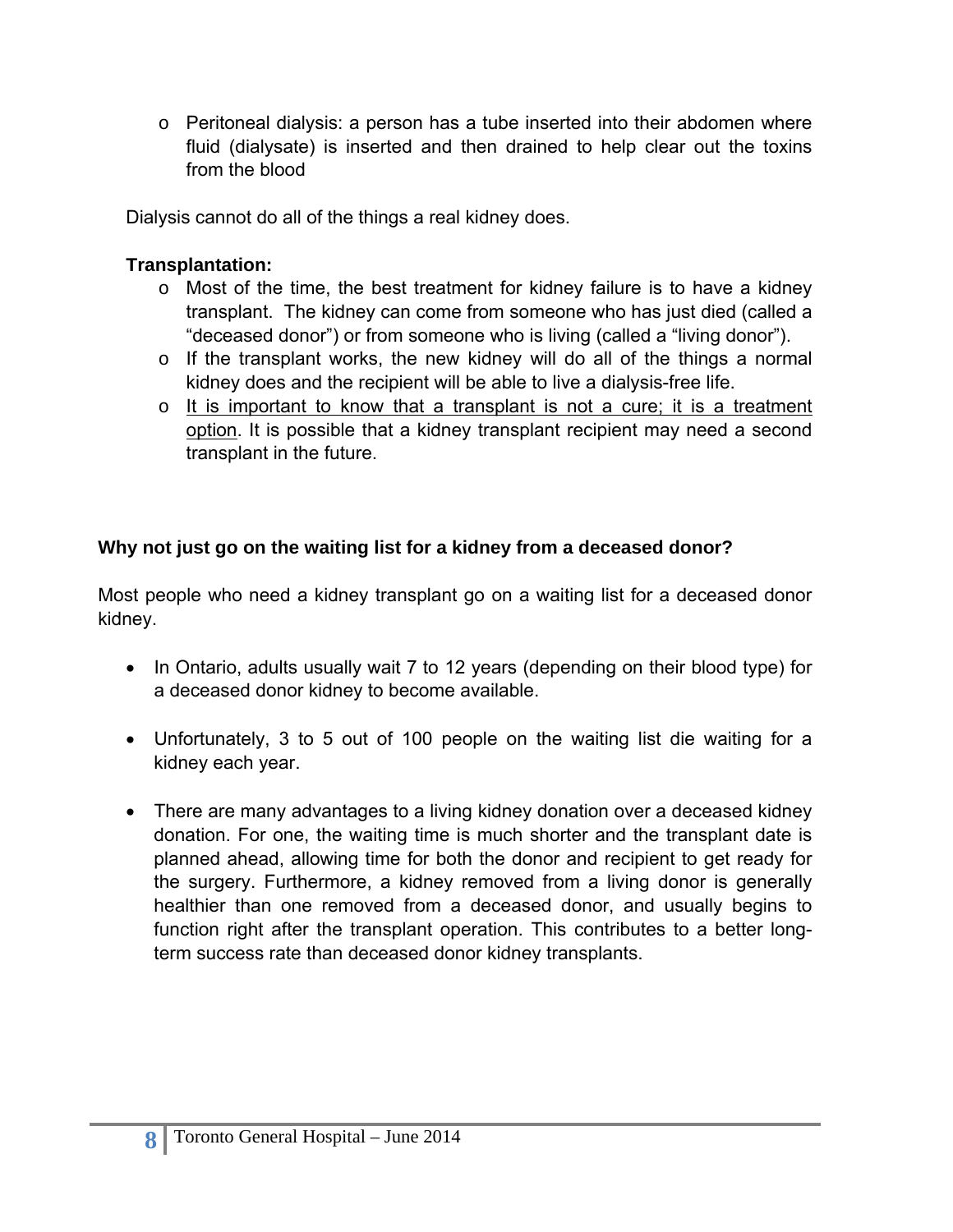#### **Who can donate a kidney?**

Most people are born with two kidneys, but a person can live a normal life with just one kidney. This is why living donation is possible and safe.

Living donors may be blood relatives (a brother, sister, parent, child) or genetically unrelated persons, such as husbands and wives or friends. People can also donate a kidney when they do not know the person who needs one. The hospital gives these kidneys to people on the kidney transplant waiting list.

#### **What are the benefits for me if I donate my kidney?**

If you decide to donate your kidney, you may experience the following benefits:

- Like most people who donate a kidney, you may feel proud and satisfied with the decision to help, and may report an improved sense of self-esteem.
- Any health issues that you did not know about already may be found during your work-up. If this is the case, this may mean that you will be able to get any help that you may need for these conditions earlier than you otherwise would have.
- You may benefit from seeing the restored health of your recipient.

Most living donors say that they would make the same choice again. Studies have shown that donating a kidney makes donors feel good about themselves and creates stronger ties between family and friends. Most living donors remain positive about their decision to donate and report excellent health and well-being many years afterwards.

#### **What are the possible risks to me if I donate my kidney?**

As a potential living donor, you should know about some of the risks that can be linked to donating a kidney. Your doctor will discuss the following risks with you in detail.

#### **Risks from surgery**

Kidney donation is a major operation, and even though living donors are in good health, there are always some risks related to having surgery.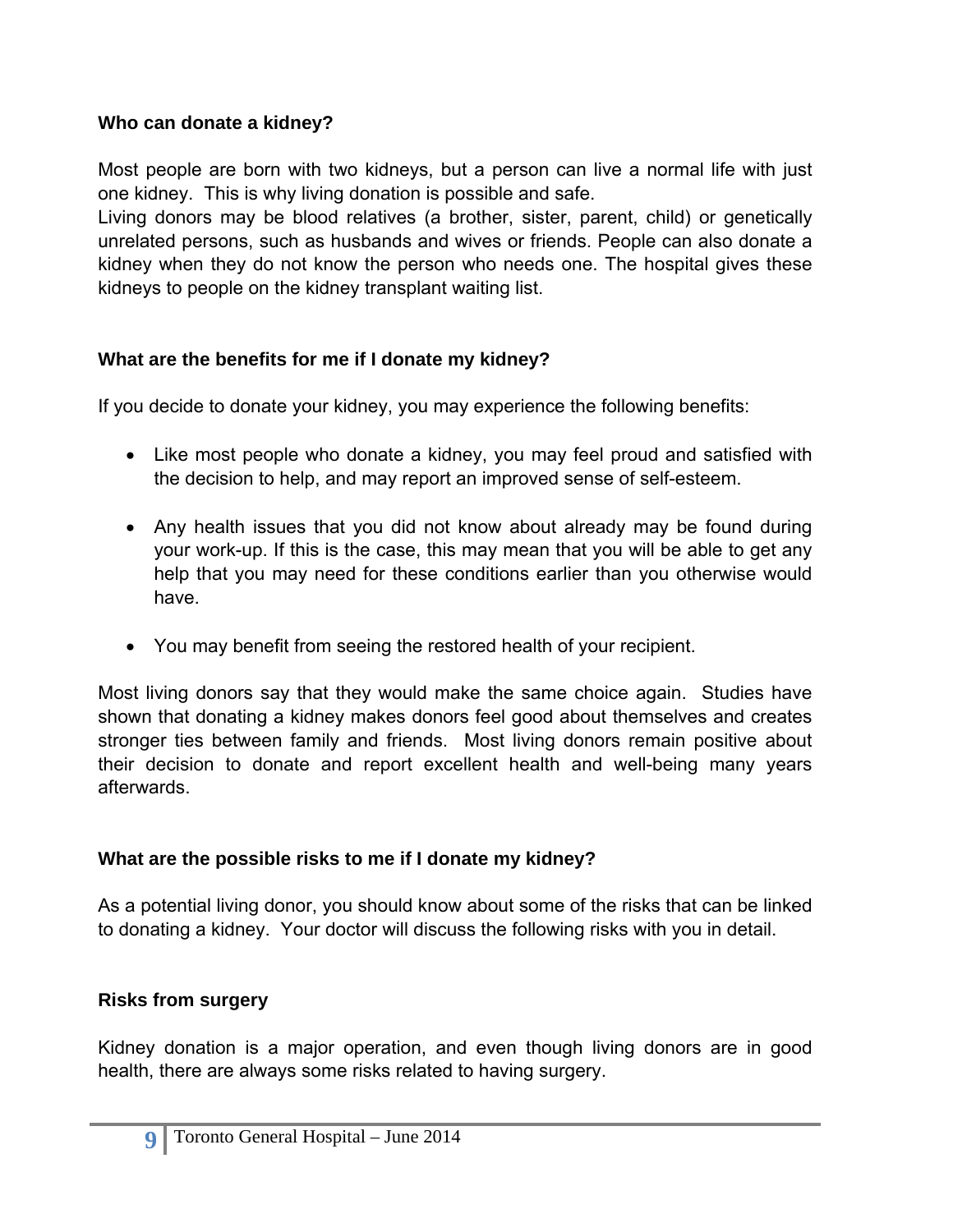Some of the risks are:

- Temporary partial collapse of one lung (less than 1 person out of 100 people) that is recognized during surgery and the lung is simply re-expanded.
- Bleeding requiring a blood transfusion (less than 1 person out of 500 people)
- An allergic reaction to the anesthesia (1 person out of 10,000 -100,000 people)
- Pneumonia (infection in the lungs) or small areas of mucous plugs in the lung tissue (called atelectasis). This rarely occurs because patients are encouraged to walk after 24 hours and are given special exercises to keep the lung airways clear.
- Blood clots in the heart or lungs is also a rare complication because of the use of mini-dose heparin (blood thinner) after surgery.
- Infection of the incision is also rarely seen as a result of the use of a single dose of intravenous antibiotic given in the operating room just before the surgery.

#### **\*\* It is important to know that the risk of any of these complications for donors accepted into our program is very small. \*\***

Serious risks with any general anesthetic and major surgery are extremely rare, but may include heart attack, stroke, or death.

You should learn all you can about the risks of a kidney donation. Talk with your doctor or other members of the healthcare team to make sure that you have all your questions answered.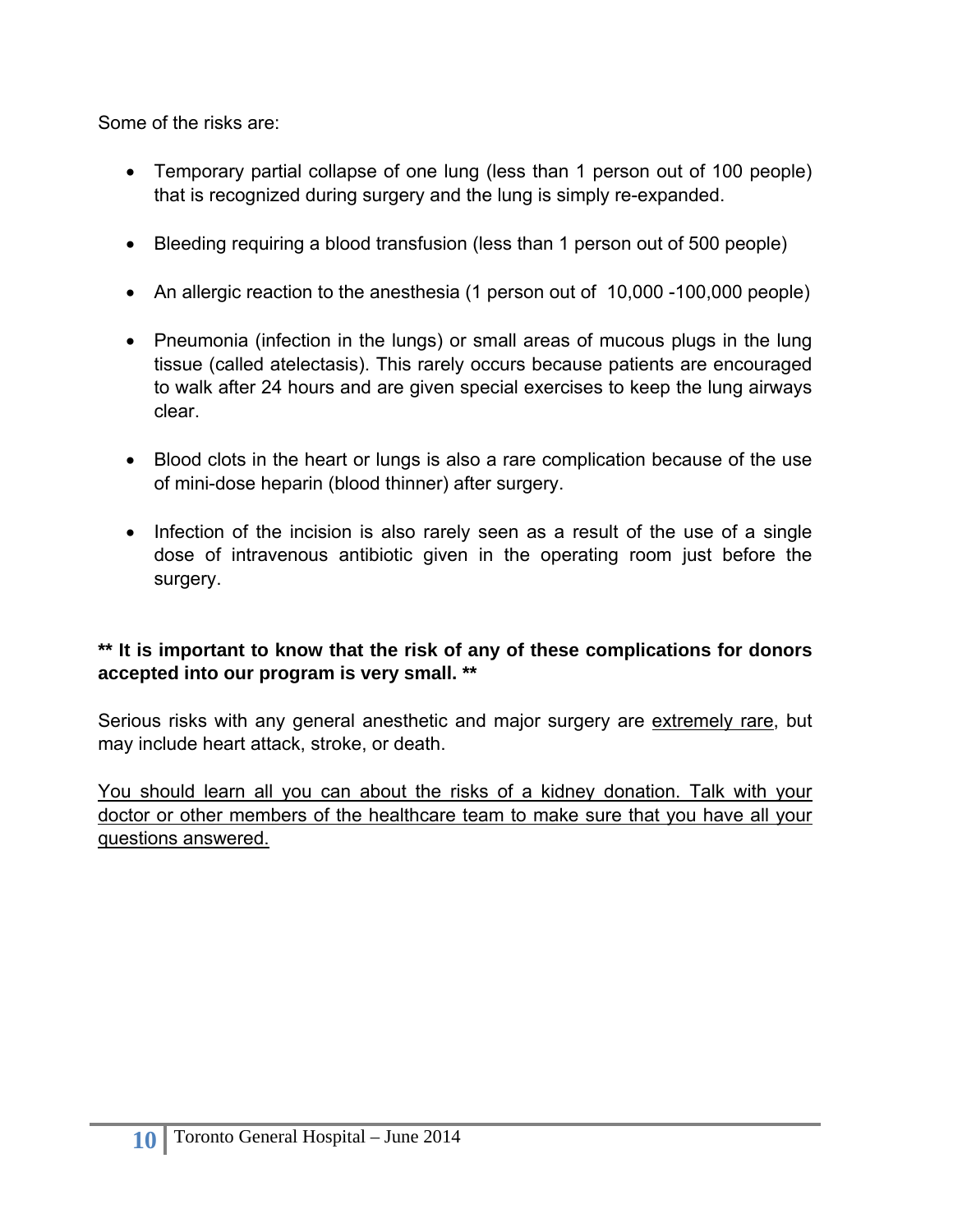#### **Life-long considerations**

In addition to the risks of surgery, kidney donors live the rest of their lives with a single kidney. There have been many studies of kidney donors to try and find out whether the risks of living with a single kidney are important.

Fortunately, most of the studies that have looked at donor outcomes from many different countries are reassuring:

- Kidney function after donation is between 65 and 70% of the level before surgery.
- The decrease in kidney function after donation does not affect how donors feel and does not require any change in diet or physical activity.
- Kidney function declines with age at the same rate as it does in the general population.
- There is typically a small increase in protein loss in the urine after donation which does not require any treatment.
- Blood pressure may increase by a small amount after donation, but rarely enough to require treatment.
- We know from a study of more than 2000 Ontario kidney donors, that donors have no increase in major cardiovascular disease such as heart attack or stroke after donation.
- The risk of a kidney donor developing serious kidney disease which might require dialysis or a kidney transplant is less than in the general population.
- If donors develop kidney disease or kidney damage after donation, they may have a slightly higher risk of developing kidney failure than if they did not donate because they have only one kidney.
- Women who have donated a kidney may have a successful pregnancy but are encouraged to wait at least 6 months after surgery before becoming pregnant.

In order to ensure good outcomes for kidney donors after surgery, the living kidney donor program at UHN recommends the following:

• An appointment with your donor surgeon will be arranged one month after surgery.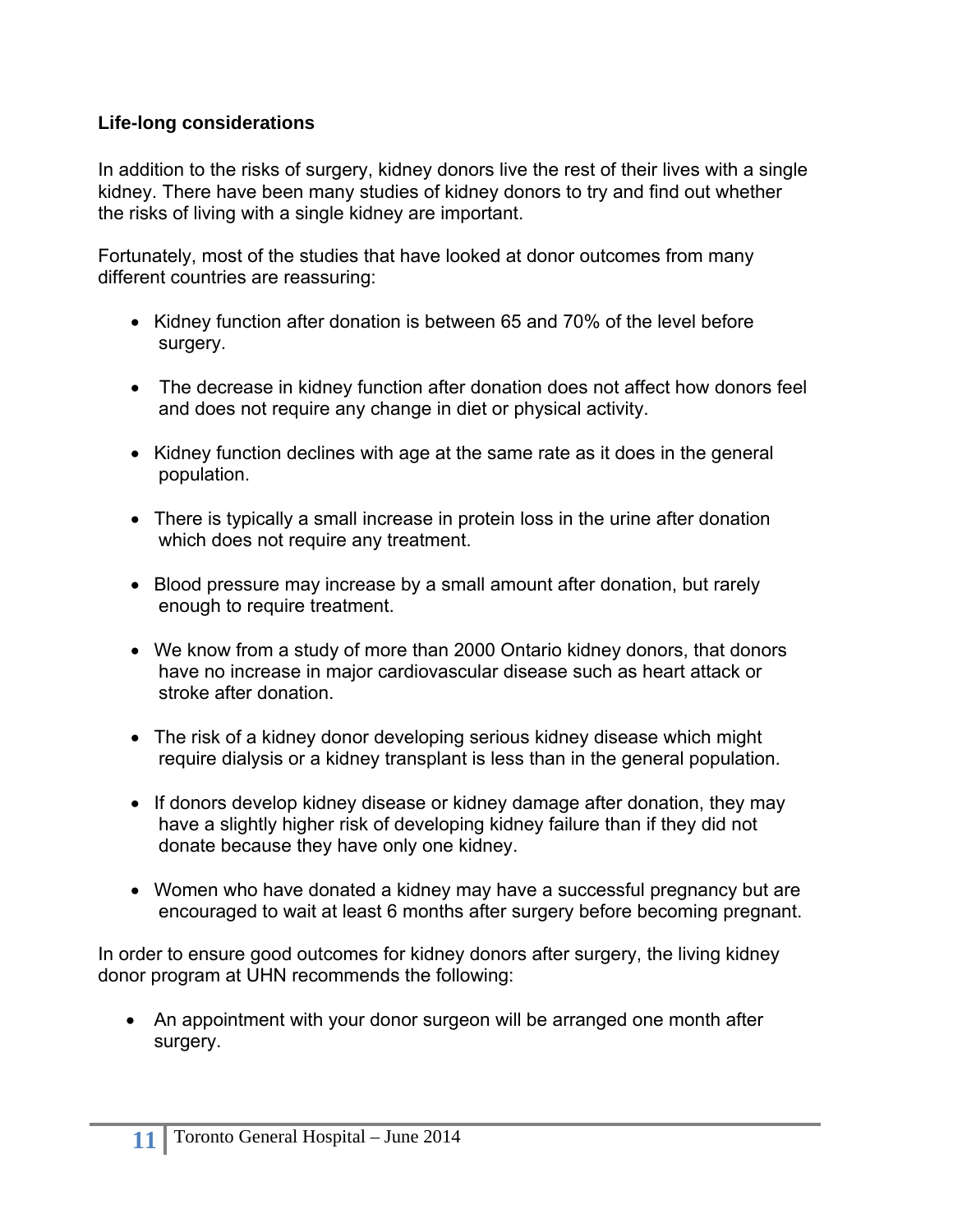- An appointment with your donor nephrologist will be arranged 3 months after surgery. At this visit your blood pressure will be measured and kidney function will be tested with a blood creatinine level.
- At 6 months after donation you will have a 24 h urine collection and blood test to accurately measure your kidney function and protein loss in the urine, but you do not need to see the nephrologist. If the results of these tests are satisfactory, no further follow-up with the living donor program at UHN is necessary. If any of the results are abnormal, follow-up with your donor nephrologist will be arranged.
- After testing at 6 months, the living donor program recommends that you see your family physician annually for the rest of your life. The reason for this is that if you did develop any sign of kidney disease or high blood pressure you should be properly assessed and treated in order to prevent kidney failure. Annual testing would consist of measurement of blood pressure, blood creatinine, and urinalysis.

#### **What do I do to find out if I can donate?**

The initial steps in determining if you are able to donate involve examination of your health history and determining your blood type. It is important that the donor has a blood type that is compatible (well-matched) with the recipient. You can find out what your blood type is by having a blood sample taken. This can be set up with your family doctor or your transplant coordinator. As well, many people who donate blood will have a card from the Canadian Blood Services stating their blood type. This information will help in the donation process.

**My blood type is \_\_\_\_\_\_\_\_\_\_\_\_\_\_\_\_\_\_\_\_\_\_\_\_\_\_\_\_\_\_** 

The following is a chart showing what blood types are compatible (the positive and negative portion of your blood group is not important in kidney donation). It should be noted that although compatible blood types provide the recipient with the greatest benefit, there are alternatives for incompatible blood types (see below).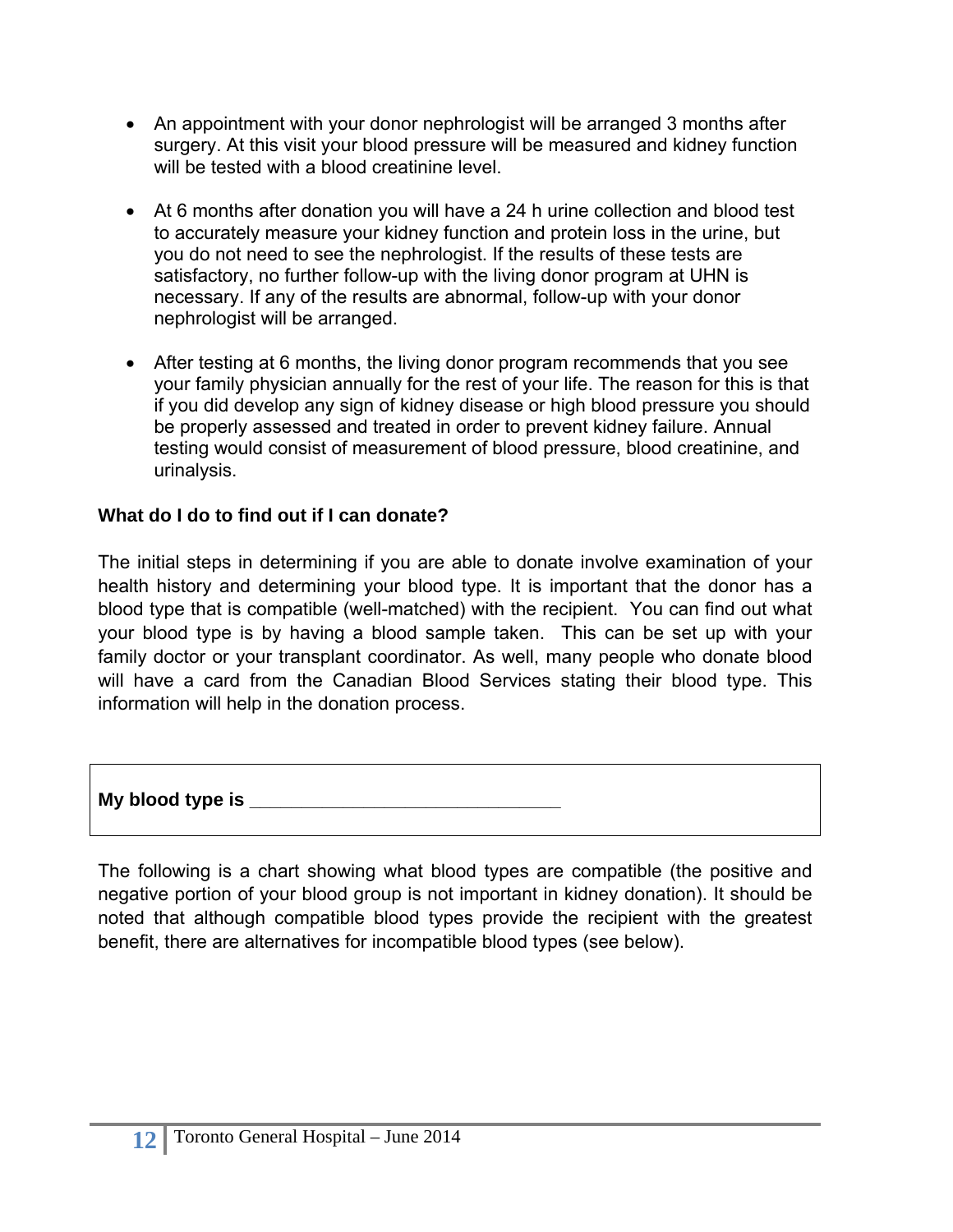| <b>Compatible donor blood types</b> | <b>Recipient blood type</b>                                           |  |
|-------------------------------------|-----------------------------------------------------------------------|--|
| (My blood type)                     |                                                                       |  |
| If your Blood Group is O            | You can donate to a recipient whose<br>Blood Group is O, A, B, or AB. |  |
| If your Blood Group is A            | You can donate to a recipient whose<br>Blood Group is A or AB         |  |
| If your Blood Group is B            | You can donate to a recipient whose<br>Blood Group is B or AB         |  |
| If your Blood Group is AB           | You can donate to a recipient whose<br><b>Blood Group is AB</b>       |  |

#### **\*\*\* There are options if you and your potential recipient are not blood type compatible. These options are explained later in this section as part of Toronto General Hospital's Incompatible Transplant program. \*\*\***

#### **What happens after I find out that my blood type is suitable to donate?**

The transplant coordinator will ask you to fill out a health questionnaire in order to find out if you have any health issues that would disqualify (ban) you as a donor.

**There are strict criteria that you must meet in order to be a donor.** This means that there are certain medical conditions that would not allow you to be a donor, such as if you have high blood pressure, a heart condition, a certain chronic illness or multiple kidney stones (this list is not complete).

**For your safety, it is essential that you make sure you tell your transplant coordinator about any health issues or concerns you may have.**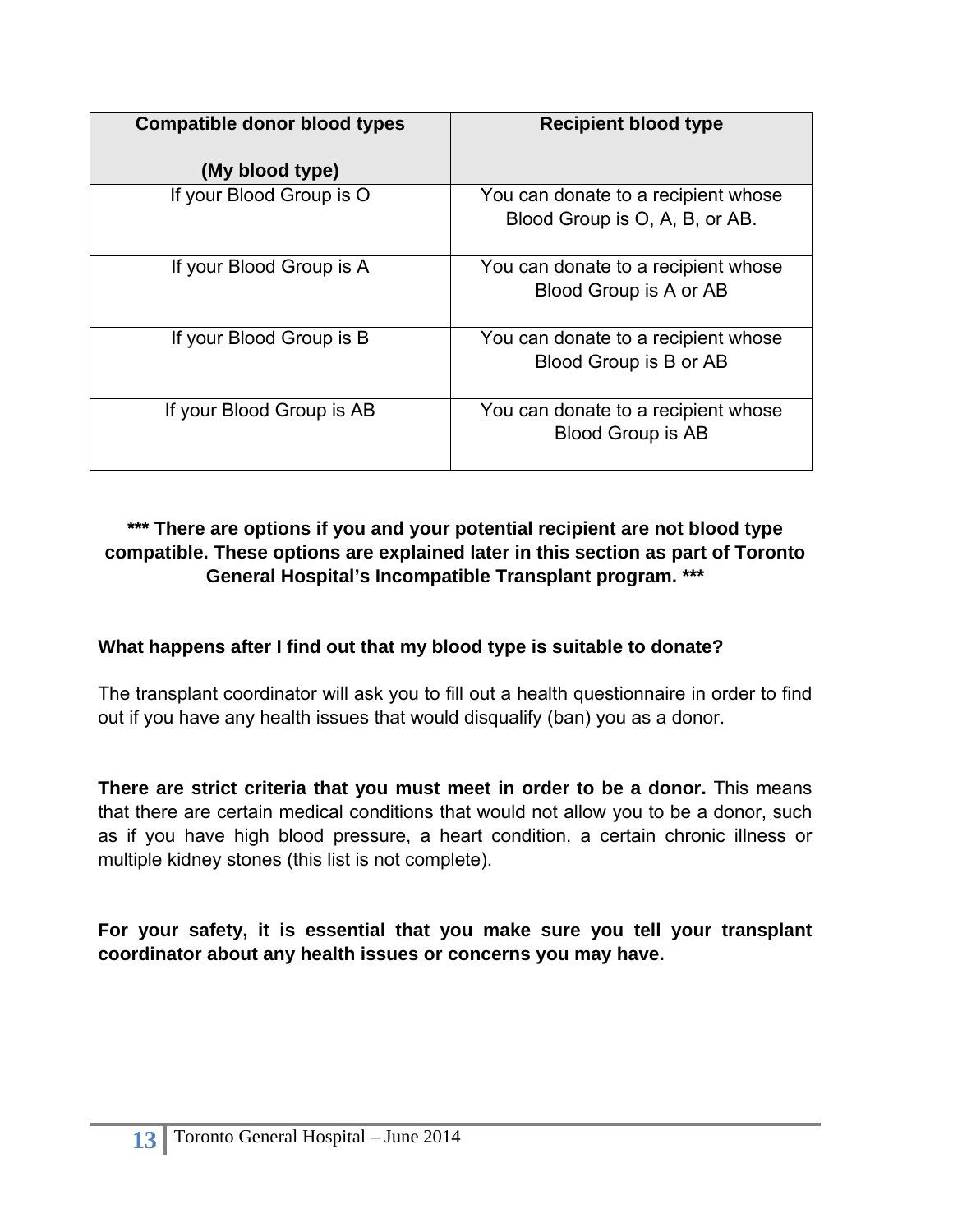# **HLA Testing: HLA Typing and Crossmatching**

If your blood group is compatible with your recipient AND your health history is acceptable, blood tests called "HLA typing and crossmatch" will be done.

- The purpose of the HLA typing is to find out how similar you're your cells are to your potential recipient's cells
- The crossmatch tests if your recipient's immune system does not demonstrate an immediate reaction to your cells (also known as a 'negative crossmatch').
- If you have a **negative crossmatch**, this means that there is a lower chance that the recipient's body will reject your donated kidney right away.
- No test is available that can guarantee that the recipient will not reject a donated organ.

You will be informed if these results are suitable to proceed with kidney donation.

This test may also give some information about the biological relationship between you and your recipient, but it is not being performed to determine this relationship. Therefore, you will not be given information about this aspect of the test result. If you wish to have testing done to determine your biological relationship to your recipient, you will be referred to your family doctor.

The results of your test will be reported on the recipient's chart in order to compare them with the recipient's results and to ensure that it is safe to proceed with the transplant. You will be asked to give written consent for the crossmatch test (along with other tests) and for your results to be visible in the recipient's report and record.

Once your doctor has decided that the results are suitable, the donor work up will begin.

If multiple donors are interested in donating to the same recipient, a crossmatch test will be conducted for each individual. Sometimes the HLA typing and crossmatch result will suggest a more preferable donor among many potential donors. More, frequently however, each of the individuals interested in donating may be equally suitable to be the potential donor. Under this circumstance, each individual should take into consideration their personal circumstances, work, and desire to proceed. Sometimes the donors discuss amongst themselves to determine who will undergo further donor evaluation. The other individuals will then be considered "back up"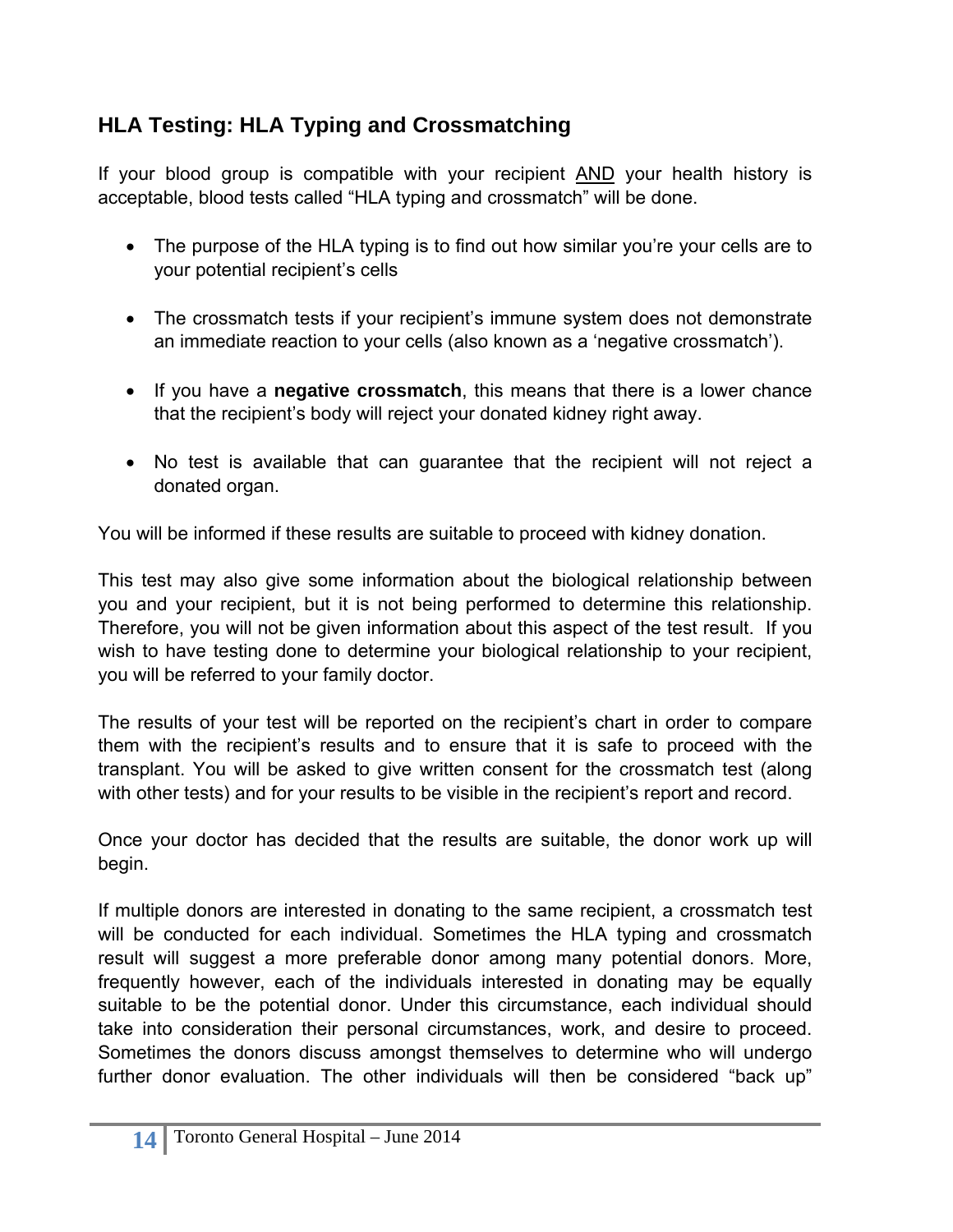donors should the initial donor be determined medically unsuitable during the evaluation.

If there are multiple donors, each donor will be informed of their result. **It is up to the donor going forward to contact the transplant coordinator to commence the donor evaluation**.

#### **The crossmatch is positive. What happens next?**

If the crossmatch is positive, an additional blood test called "crossmatch with titres" will be completed to see how strongly your recipient's immune system reacts to the donor cells. If you are a living donor that is crossmatch positive or blood type incompatible with your intended recipient, you can still be a living donor. The Toronto General Hospital's Incompatible Kidney Transplant Program has several options that make a transplant for your recipient possible:

- **The Living Donor Paired Exchange (LDPE) Registry** works in partnership with Canadian Blood Services. This program permits a donor of an incompatible pair to donate to another recipient in Canada, to whom they are compatible, while their original recipient receives a kidney from a different living donor in the program that is compatible with them. In this program, a donor will only donate a kidney if their original intended recipient receives a kidney from within the program at the same time.
- **The Desensitization Program** allows you to donate directly to your intended recipient. The recipient will require a series of treatments before the transplant to treat their immune system reaction to your cells.
- **The List Exchange Program** allows your recipient to move to the top of the deceased donor waiting list. This is done when you donate to another patient that is at the top of the deceased donor waiting list.

Please ask your transplant coordinator for more information about these options. If none of these programs are suitable, another potential donor may be evaluated.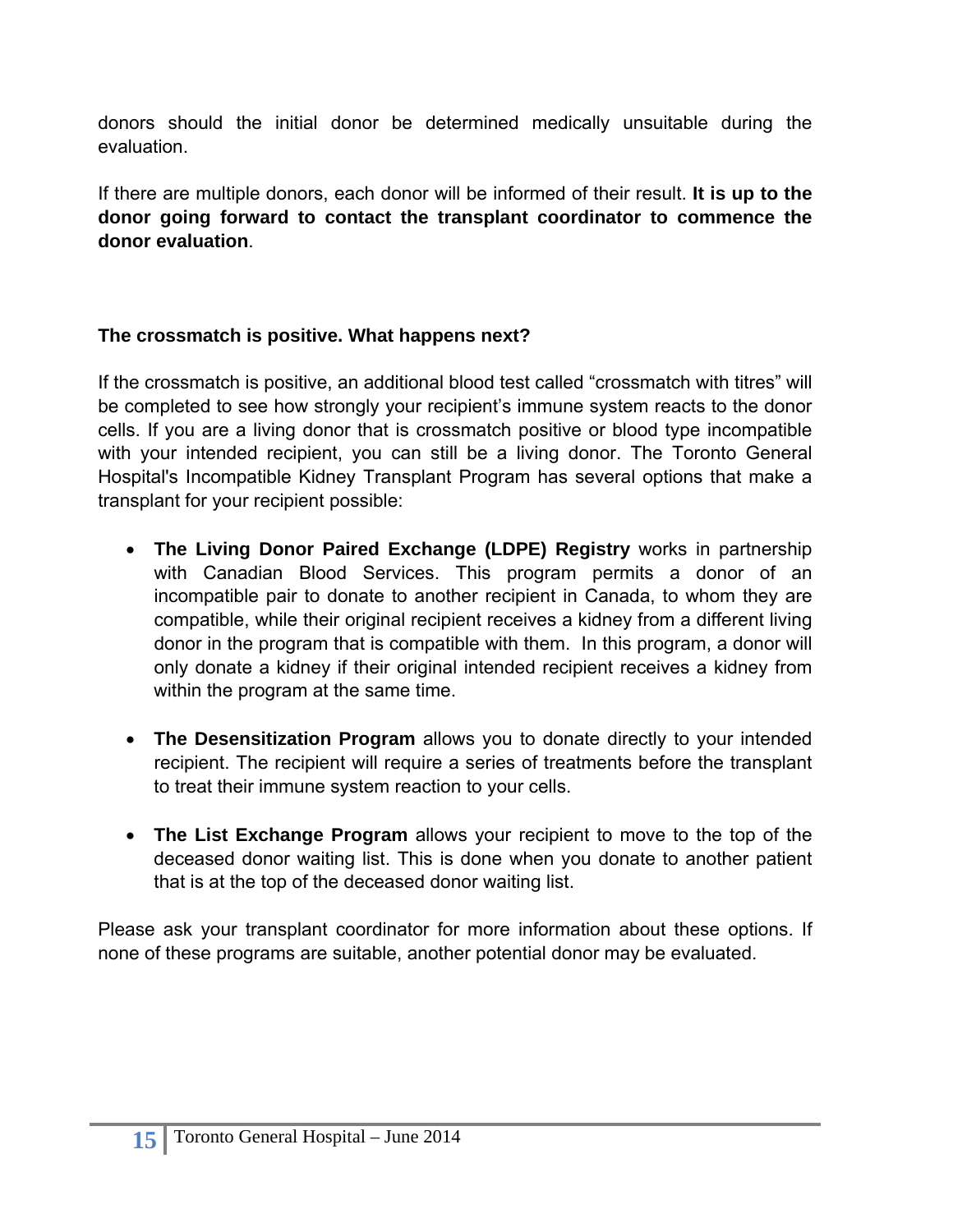#### **The crossmatch is negative. What happens next?**

In order to donate a kidney, the donor must be assessed to find out if he or she is healthy enough to donate.

- This assessment requires a number of tests including blood and urine samples, medical imaging, and interviews with members of the living kidney donor transplant team.
- The purpose of all the testing and interviews is to make sure that the potential donor is healthy and that it is safe for both the donor and the recipient to proceed with the transplant.
- The living kidney donor transplant team also wants to make sure that the donor has thought about all the aspects of donating a kidney and has been given the opportunity to have his or her questions answered by the most appropriate team member.

If you, as a potential donor, are found to have a health problem, medical care will be offered or you will be sent to your family physician for follow up.

All information gathered about the donor during the selection process is strictly confidential. Test results will not be discussed with the potential recipient. At the UHN, separate teams assess the recipient and potential living donors so that your information is kept private from the recipient. The living kidney donor transplant team is there to support the potential donor and act in the donor's best interest.

#### **What tests are done to find out if I can donate my kidney?**

A potential donor must take many tests to make sure that he or she is healthy and that it is safe to proceed with the surgery.

Below is a list of some of the tests.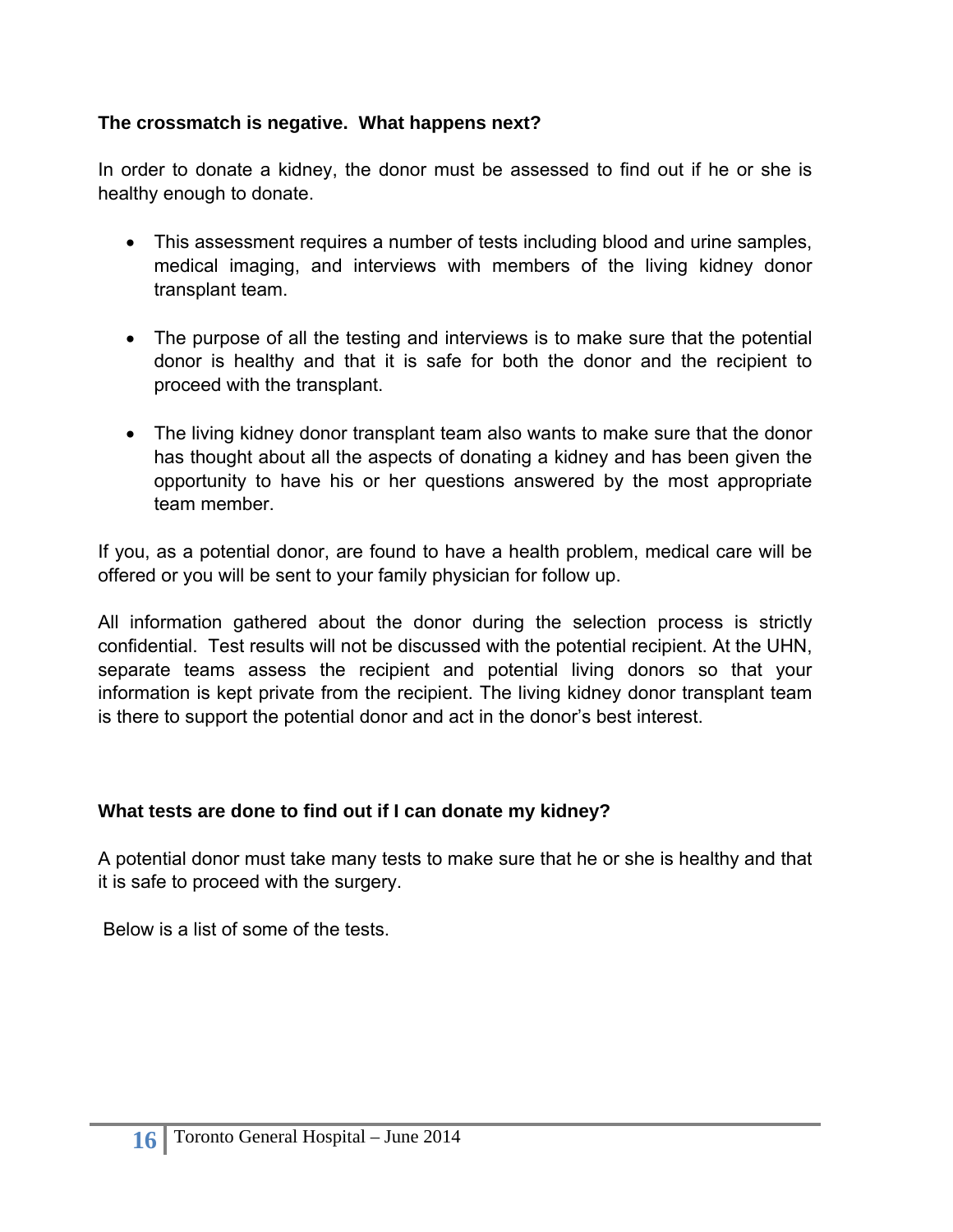| <u>Test</u>                                           | <b>Purpose of this test</b>                                                                                                                                                                                                                                                                                 |  |  |
|-------------------------------------------------------|-------------------------------------------------------------------------------------------------------------------------------------------------------------------------------------------------------------------------------------------------------------------------------------------------------------|--|--|
| Blood type (a blood test)                             | To see if your blood group type matches the recipient's blood<br>type.                                                                                                                                                                                                                                      |  |  |
| Infection screening<br>(blood sample)                 | To make sure there are no viruses or other infections in your<br>blood that may harm the recipient. Tests included Hepatitis B and<br>C, HIV, syphilis, and sometimes West Nile virus.                                                                                                                      |  |  |
| Liver and kidney function<br>(blood sample)           | To see if these organs are working properly.                                                                                                                                                                                                                                                                |  |  |
| Clotting test<br>(blood sample)                       | To see how long it takes for your blood to clot.                                                                                                                                                                                                                                                            |  |  |
| Complete<br>blood<br>count<br>(CBC)<br>(blood sample) | To check if your number of blood cells is normal.                                                                                                                                                                                                                                                           |  |  |
| <b>Blood sugar</b><br>(blood sample)                  | To screen for diabetes mellitus; if there is a history of diabetes in<br>your family you will be asked to do another test called a "glucose"<br>tolerance test."                                                                                                                                            |  |  |
| Electrolytes<br>(blood sample)                        | To check the levels of sodium, potassium, and chloride in your<br>blood.                                                                                                                                                                                                                                    |  |  |
| 24 Hour urine test                                    | You will be asked to collect your urine for 24-hours. It is tested to<br>see how much creatinine and protein is in your urine to help look<br>at your level of kidney function. This must be done once.<br>(Instructions on how to do this test will be given to you by the<br>living donor kidney office). |  |  |
| <b>Urinalysis</b>                                     | A urine sample is tested to see if there is blood or protein in your<br>urine. This must be done twice.                                                                                                                                                                                                     |  |  |
| Urine culture                                         | A urine culture is done to find out whether or not you have an<br>infection. This must be done once.                                                                                                                                                                                                        |  |  |
| Chest X-Ray (a screening<br>x-ray)                    | To see if your lungs and heart appear normal.                                                                                                                                                                                                                                                               |  |  |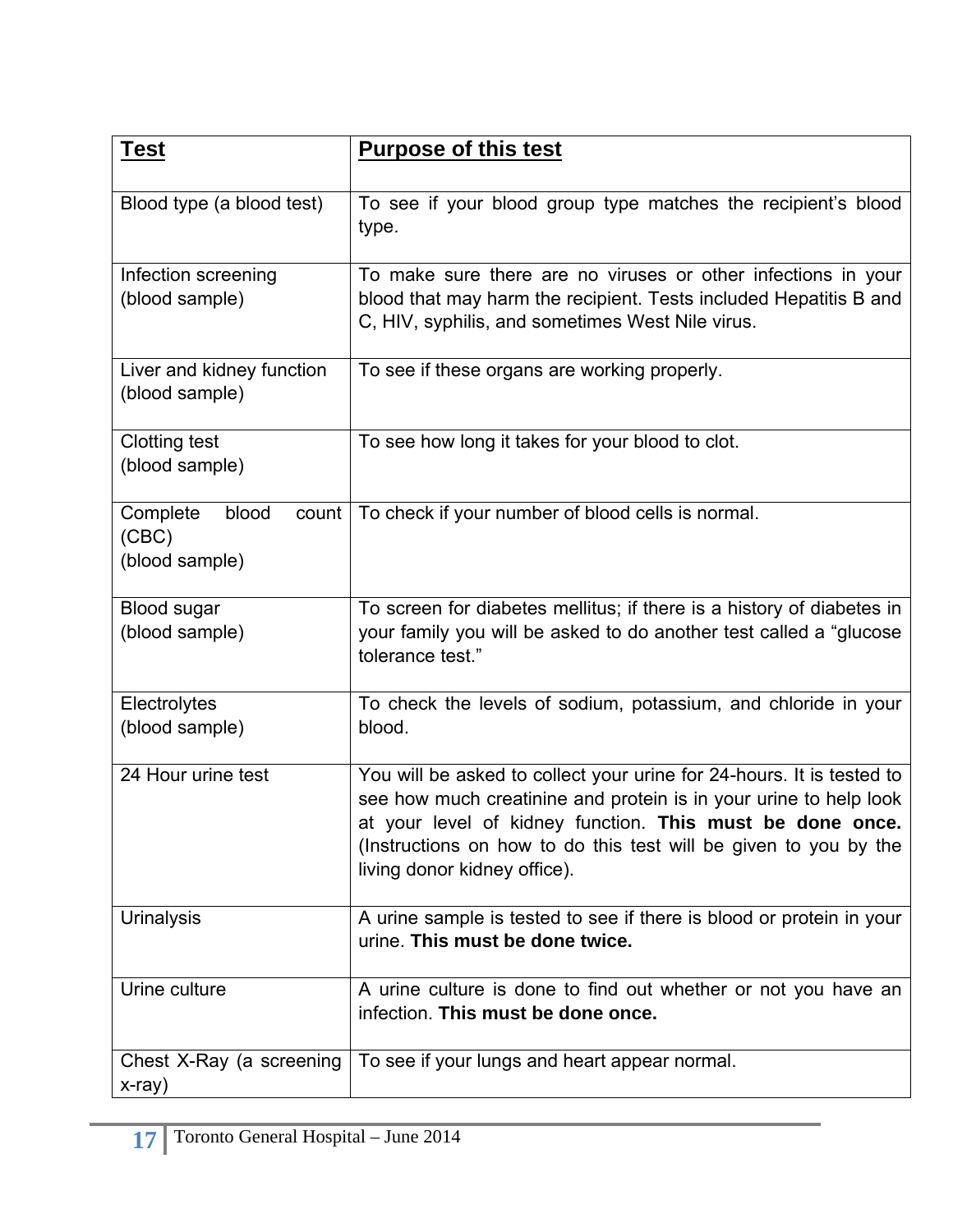| <b>ECG</b>        | To make sure that your heart rhythm is normal.                                                                                                                                                                              |  |  |
|-------------------|-----------------------------------------------------------------------------------------------------------------------------------------------------------------------------------------------------------------------------|--|--|
| Stress echo       | A walking and running test done on a treadmill to see how your                                                                                                                                                              |  |  |
| (if age above 40) | heart and body responds to stress while exercising.                                                                                                                                                                         |  |  |
| Renal scan (GFR)  | This test looks at your overall kidney function and the function<br>each kidney provides. You will be given a small dose of a<br>radioactive liquid.                                                                        |  |  |
| CT scan           | This test assesses the structure and blood supply of your<br>kidneys. This information is used by the surgeons to decide which<br>kidney will be removed. You will be given a small dose of an<br>intravenous contrast dye. |  |  |

Ask your donor team for more information if you have any questions about any of the tests. Testing may take a number of months to complete. You may do your testing at Toronto General Hospital or through your family doctor.

#### **\*\* NOTE: Other tests may be needed depending on your medical history and the results of your tests. Your Nephrologist will let you know about any other tests you may need. \*\***

#### **What happens if I miss an appointment?**

If you miss a required appointment, it will be re-booked. You will be called by telephone with the new date and time. This will be done twice.

- If you miss the same test a third time, the transplant team will **assume that you do not wish to continue with the work-up**.
- A letter will be sent to you and if the transplant team does not get a response from you within 2 weeks, they will consider you unable to continue with the work-up.
- The potential recipient will be told that you are not a suitable candidate at this time.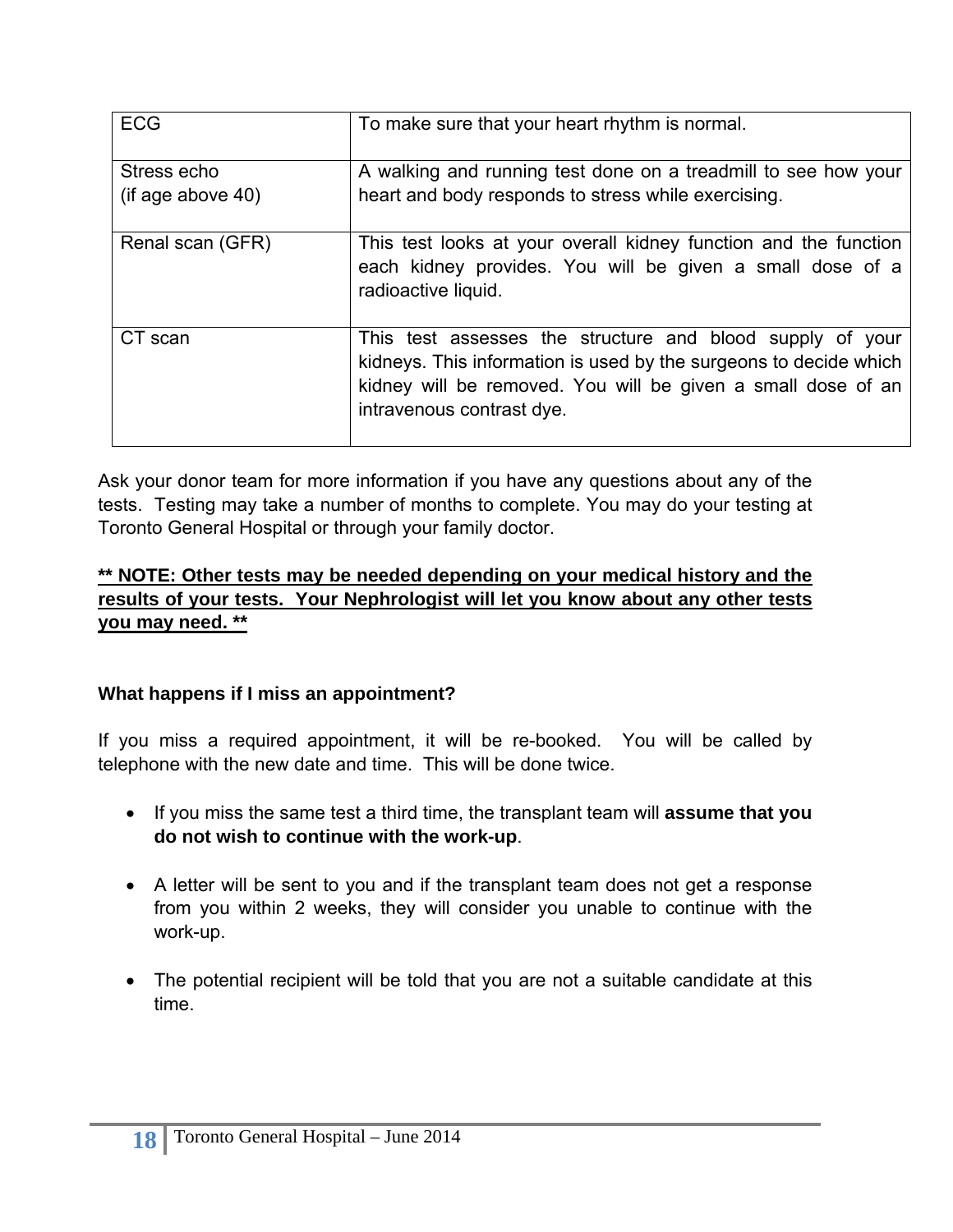#### **What if I am having doubts about donating?**

It is important that you take time to think about your decision carefully. You should not donate if you do not want to, and you should not feel pressured by others to donate. If you decide that donating is not the right choice for you at this time, the donor team will be available to help you deal with this.

If you decide to end a donor work-up process, the specific reason for ending your work up will be kept confidential. The recipient will only be told that you are medically unsuitable for donation. You may wish to tell the recipient of your choice yourself or you can ask your transplant coordinator to tell the recipient that your work up has been closed.

#### **I have completed all the tests, what next?**

Once you have completed all of the testing and consultations, an appointment will be made for you to see one the nephrologists (kidney donor doctor). The nephrologist will review your medical history and your current state of health, and will do a physical examination and urinalysis. If your testing and assessments are satisfactory, the doctor will approve you to donate.

Your surgery will be scheduled once both the donor and recipient are approved.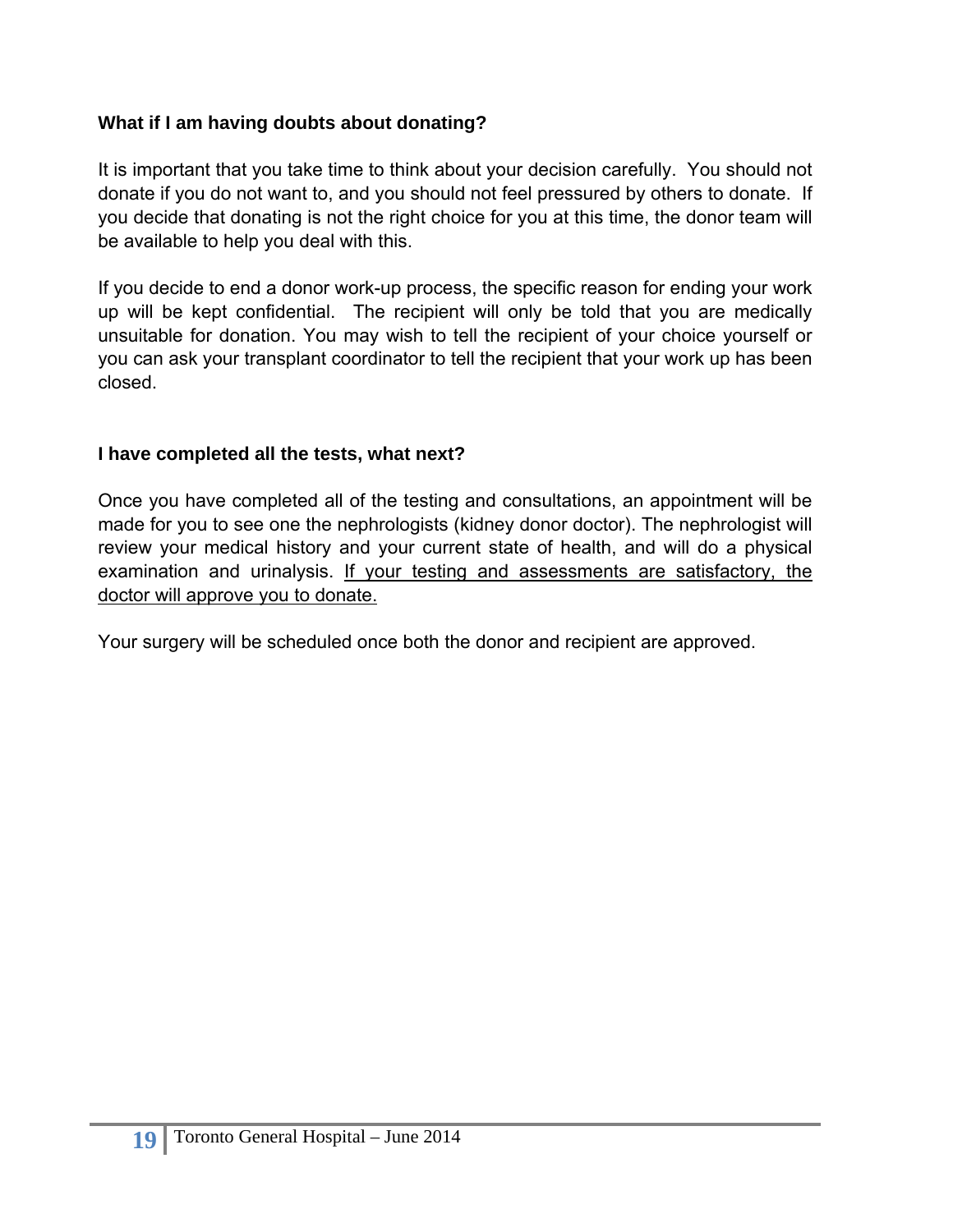# **Part C: Donor Surgery**

#### **When do I see the transplant surgeon?**

Once you have been cleared to donate by your team and your surgery has been scheduled, you will be seen by the transplant surgeon. This appointment usually takes place about 1 week before your surgery. During this appointment, you and your surgeon will talk about the type of kidney donation surgery you will have.

#### **Types of Surgical Procedures**

There are two types of surgical procedures used to remove the donated kidney. Your surgeon will talk with you about the method that will be right for you.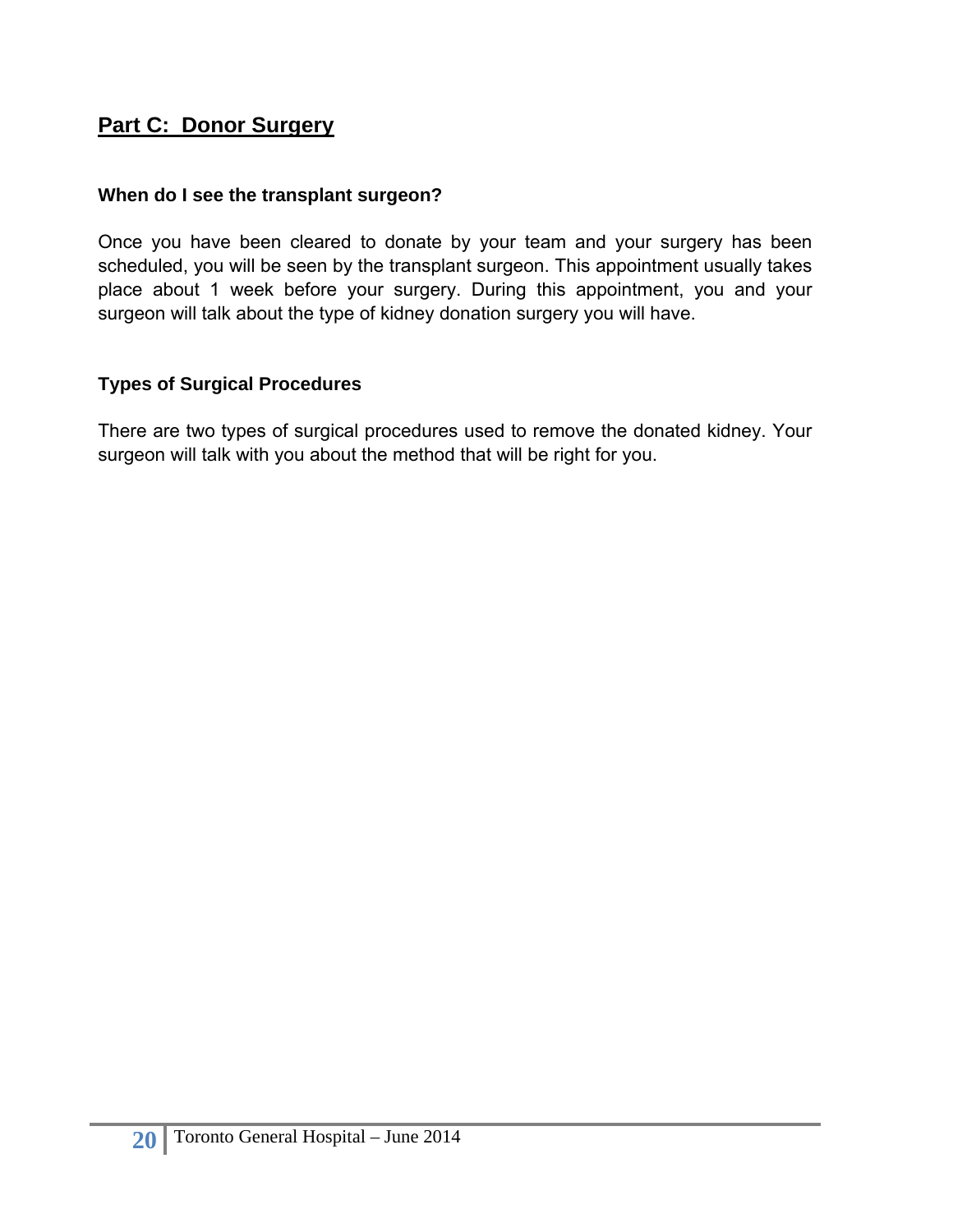#### **1. Modified Traditional Mini-Incision (open)**

A 4-inch incision (cut) is made on your side about 2 inches back from the tip of the 11th rib and extending 2 inches forward towards the front of the abdomen.

Depending on the blood supply of your kidneys, either the right or left kidney is removed along with all its blood vessels and its ureter (the tube that carries urine from the kidney to the bladder).

Almost immediately the remaining kidney will begin to enlarge and take on some of the work that was previously performed by both kidneys.

Sutures are used to close the incision and the skin is closed with staples that are removed about a week later. This surgery lasts about 1 1/2 hours and the hospital stay is usually 4 to 5 days.



Modified traditional mini-incision diagram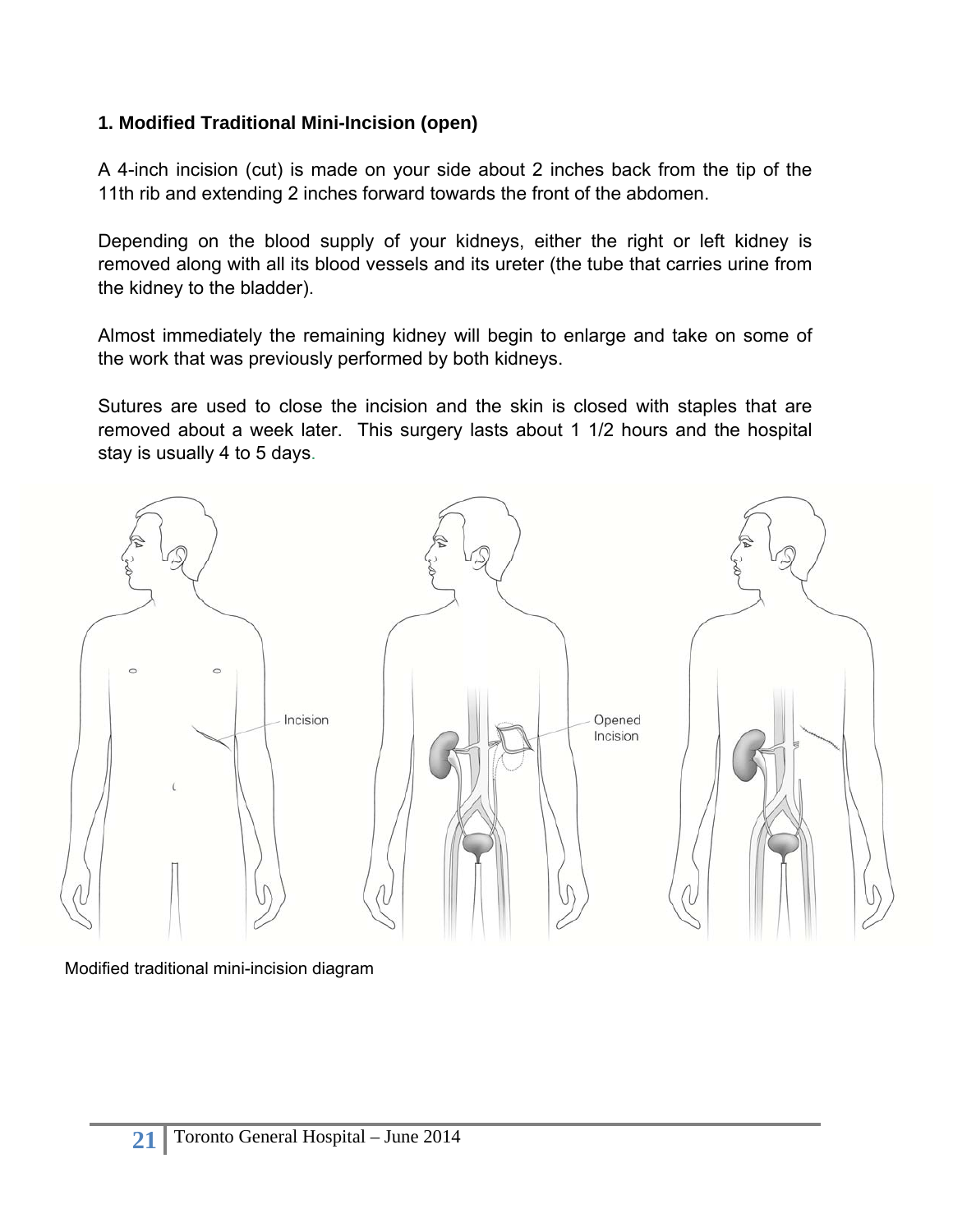#### **2. Laparoscopic Nephrectomy (minimally invasive)**

Three or four small 1/2 inch incisions are made in the upper left part of the abdomen to allow insertion of a small camera and operating instruments.

 The kidney is carefully dissected free of its attachments and a television screen is used to monitor the procedure. An incision about 4 inches in length in the lower abdomen is made to remove the kidney once it is completely mobilized.

Sutures are used to close the incisions and the skin is closed with Steri-strips. This surgery takes about 3 1/2 hours to complete and the hospital stay is usually 4 days.



Laparoscopic nephrectomy diagram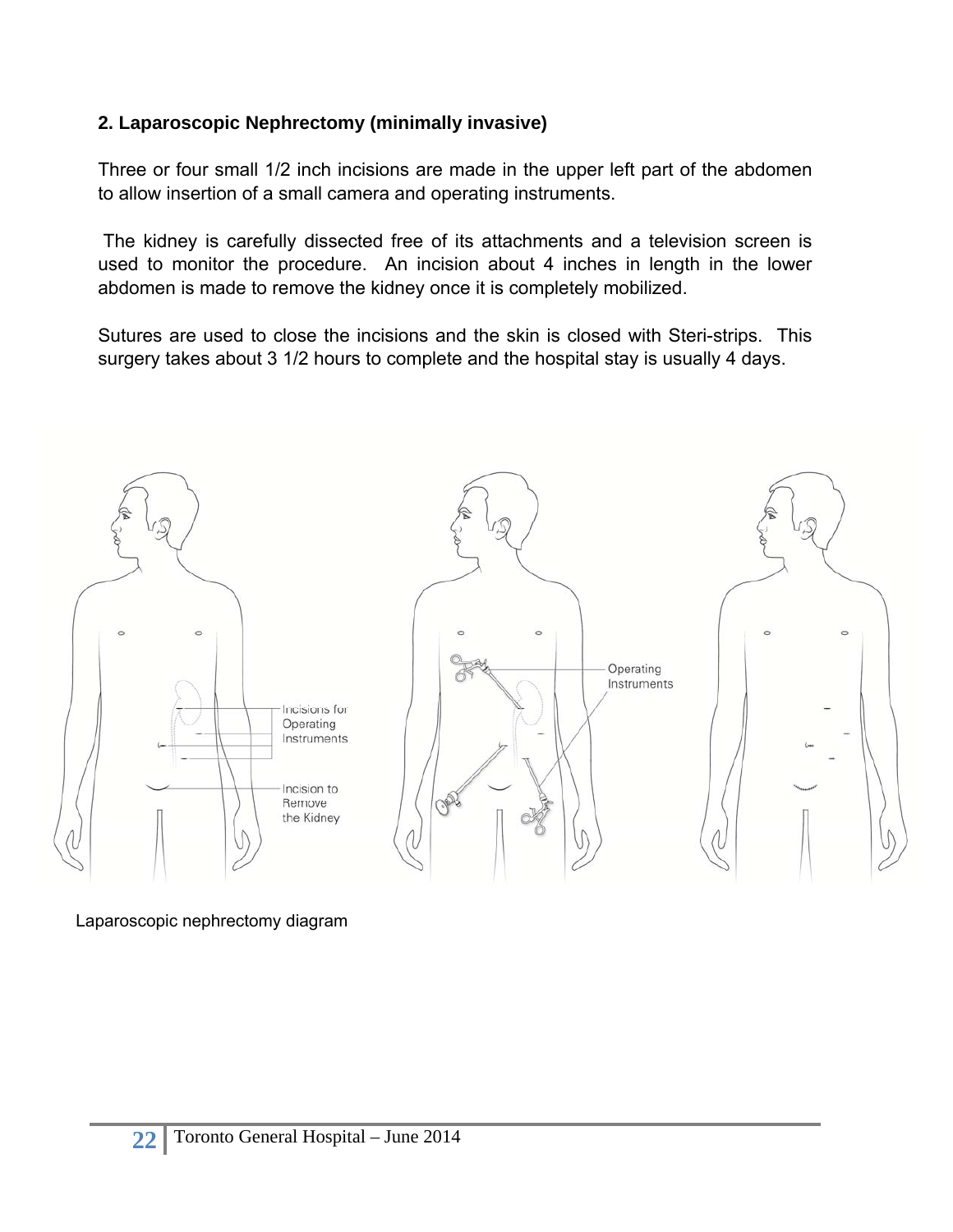# **Kidney donor surgery**

Every effort will be made to arrange a date and time for your surgery that is best for you. However, surgery may be cancelled if medical issues exist with the donor or the recipient. Sometimes, there are circumstances beyond our control that may require the donation to be cancelled or postponed.

At least 1 week prior to your surgery you are required to repeat the blood tests and appointments. Appointments also include meeting with the surgeon, nurse, and anesthetist. To make it easier for you to get all these tests and appointments done, the Assessment office can provide you with a list of local accommodations (hotels) near the hospital. The Assessment office can also supply a letter for you to give to the hotel staff to get a reduced rate. You should know that many, but not all, of the local hotels offer a discount rate for TGH patients.

## **What happens during the hospital stay?**

You will be admitted to the hospital the morning of your surgery (usually at 6:00 a.m.). An intravenous line (IV) (a needle into a vein in your arm) will be started to give you fluids.

Following your donor surgery, you will be in the Post Anesthetic Care Unit (PACU) or recovery room for about 2 to 4 hours, and then you will be admitted to the  $6<sup>th</sup>$ ,  $7<sup>th</sup>$  or 10<sup>th</sup> floor, Peter Munk Building, depending on the method used for your kidney removal.

#### **How will my pain be controlled?**

There will be pain and discomfort around the site of the incision right after the surgery. Medications are given to control the pain. The incision will become less painful over the first couple of weeks, but it will take several weeks for the muscles and nerves to heal completely. Your pain will be managed by what is called Patient Controlled Analgesia (PCA). You will be allowed to control the number and timing of the medication doses (but not excessively to avoid an overdose). The medication will be given to you intravenously.



PCA machine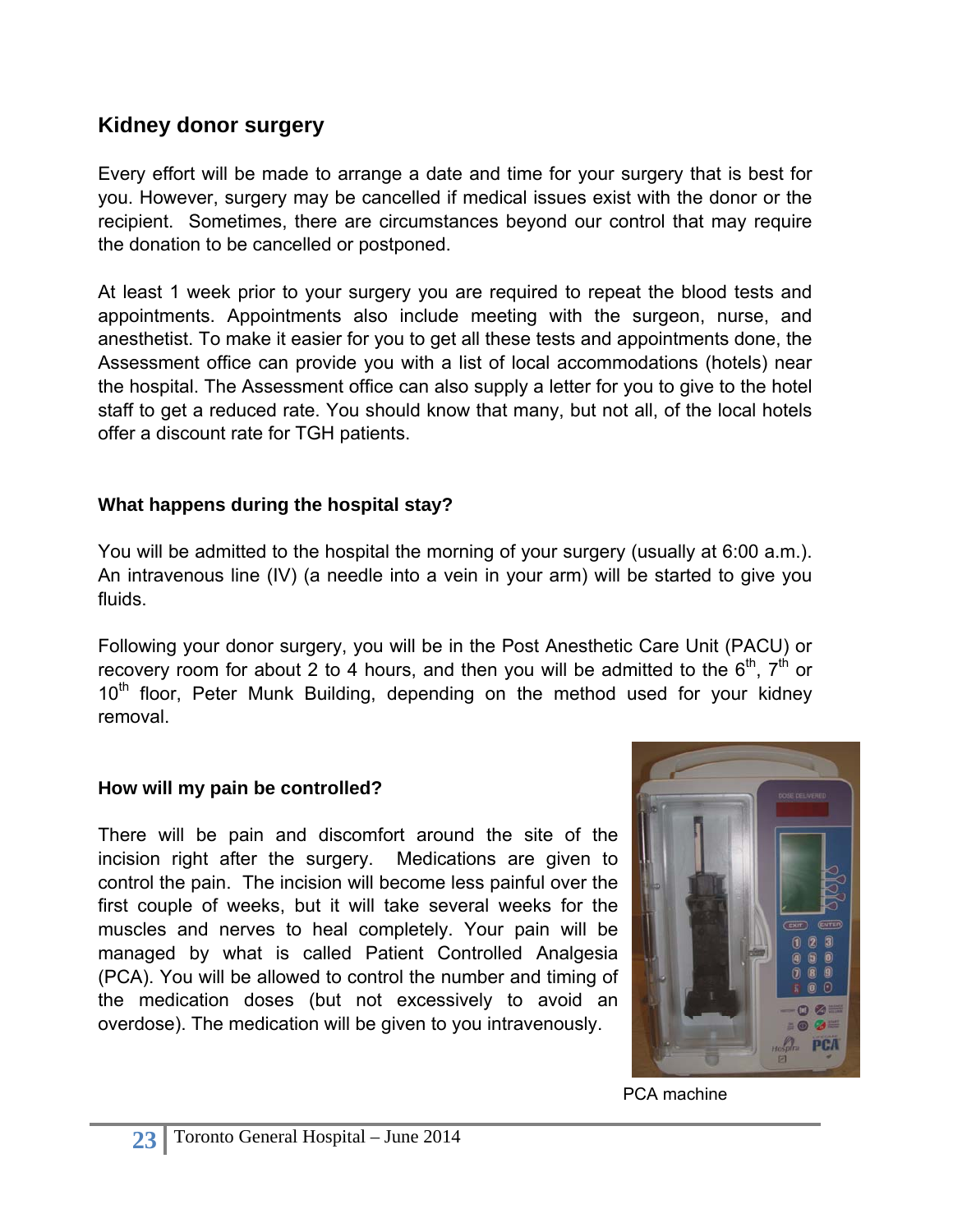## **What is Patient Controlled Analgesia (PCA)?**

Medicine for pain is called "analgesia." Patient Controlled Analgesia or PCA allows you to give yourself pain medicine by pushing a button. You will use Intravenous PCA.

A PCA pump is connected to your intravenous (IV). The pump gives you pain medicine (a narcotic like Morphine or Demerol™) through your IV when you push the button.

#### **When should I press the button?**

- When you start to feel pain.
- Before you do something that brings on the pain.
- Before breathing and coughing exercises.
- Before you start to move or turn.

The medicine will take 5 to 10 minutes to work. Press the button as often as you need to control your pain.

#### **Can I give myself too much medicine?**

The PCA pump has a safety timer called a "lockout." The lock out time is 5 to 10 minutes. If you press the button during the lockout time, you will not receive more medication. There is a safety limit to how much pain medicine you can have in 4 hours.

#### **What else should I know about PCA?**

Visitors and family should not press the PCA button. Only you should push the button.

- Do not wait until the pain is bad before using your pain medicine.
- Do not use PCA when you are comfortable or sleepy.
- Do not use PCA for gas (bowel) pain.

#### **Side effects and risks of intravenous PCA**

The most common side effects and complications of IV PCA are minor and easy to treat. They include:

• Nausea or vomiting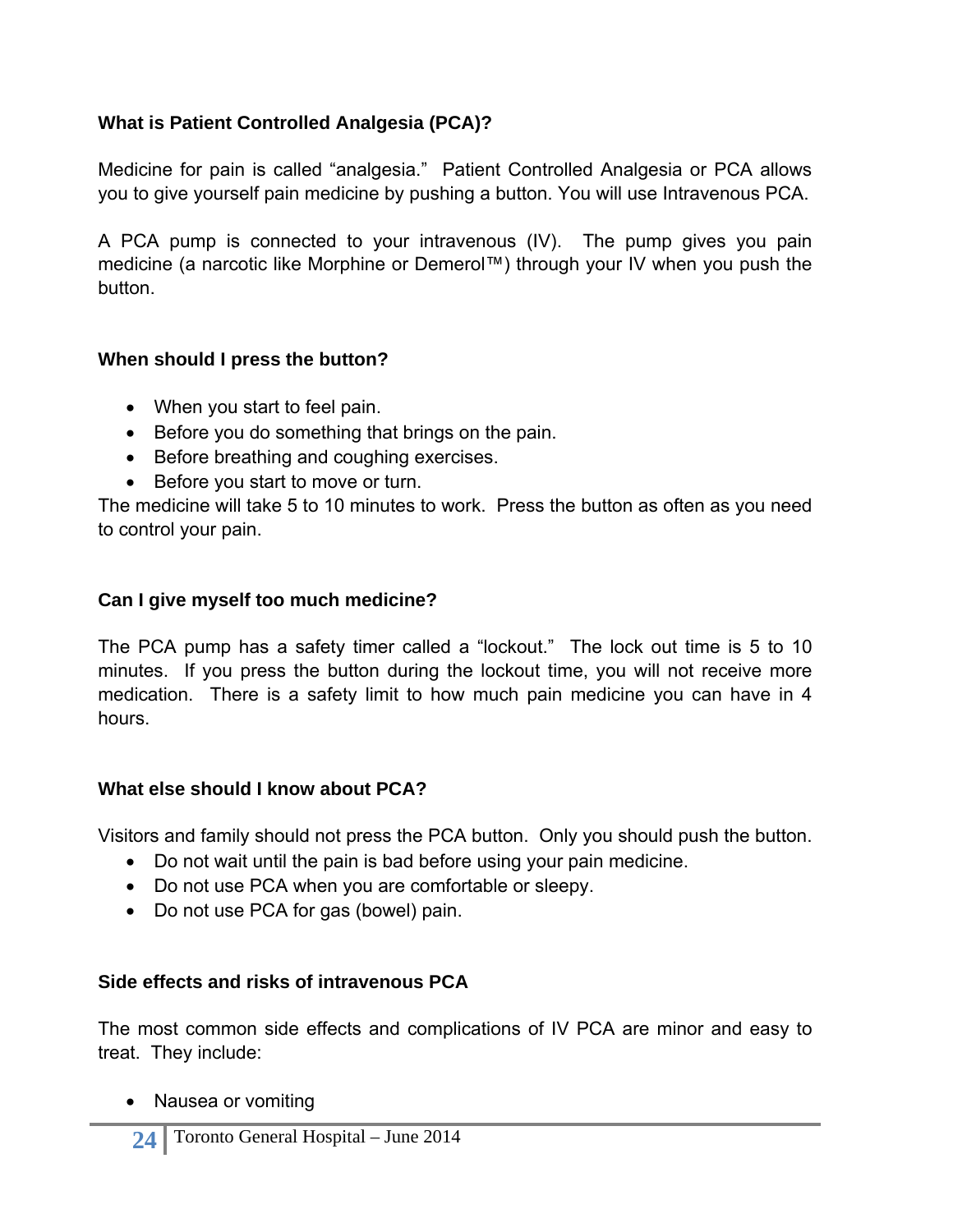- Sleepiness
- Itchiness
- Difficulty emptying your bladder following removal of your urinary catheter (This is inserted in the operating room after you have been anaesthetized and is left in place for the first couple of days following your surgery to help empty urine from your bladder during and after surgery)
- Constipation
- Hallucinations

## **When is PCA pain control started and stopped?**

Intravenous PCA is started before you go to the PACU or recovery room.

It is stopped when you are able to take pain medicine by mouth.

Once the PCA is stopped, you must ask your nurse for pain pills when you need them.

## **What happens after the surgery?**

If staples were used to close the incision, they will be removed 7 to 10 days after the surgery.

- We suggest that your family doctor removes these staples.
- If you do not have a family doctor or you are from out of town, please talk about your staple removal with your transplant coordinator.

You cannot do any heavy lifting (over 10 pounds) or physically demanding activity for at least 6 weeks.

We recommend that patients take 4 to 6 weeks off work regardless of the surgical procedure. Some patients, particularly those who are self employed, return to work as early as 3 weeks after surgery regardless of whether the kidney was removed laparoscopically or using the mini-incision approach. Patients who work for a company and who are given time off usually take off 6-8 weeks, regardless of the method of kidney removal.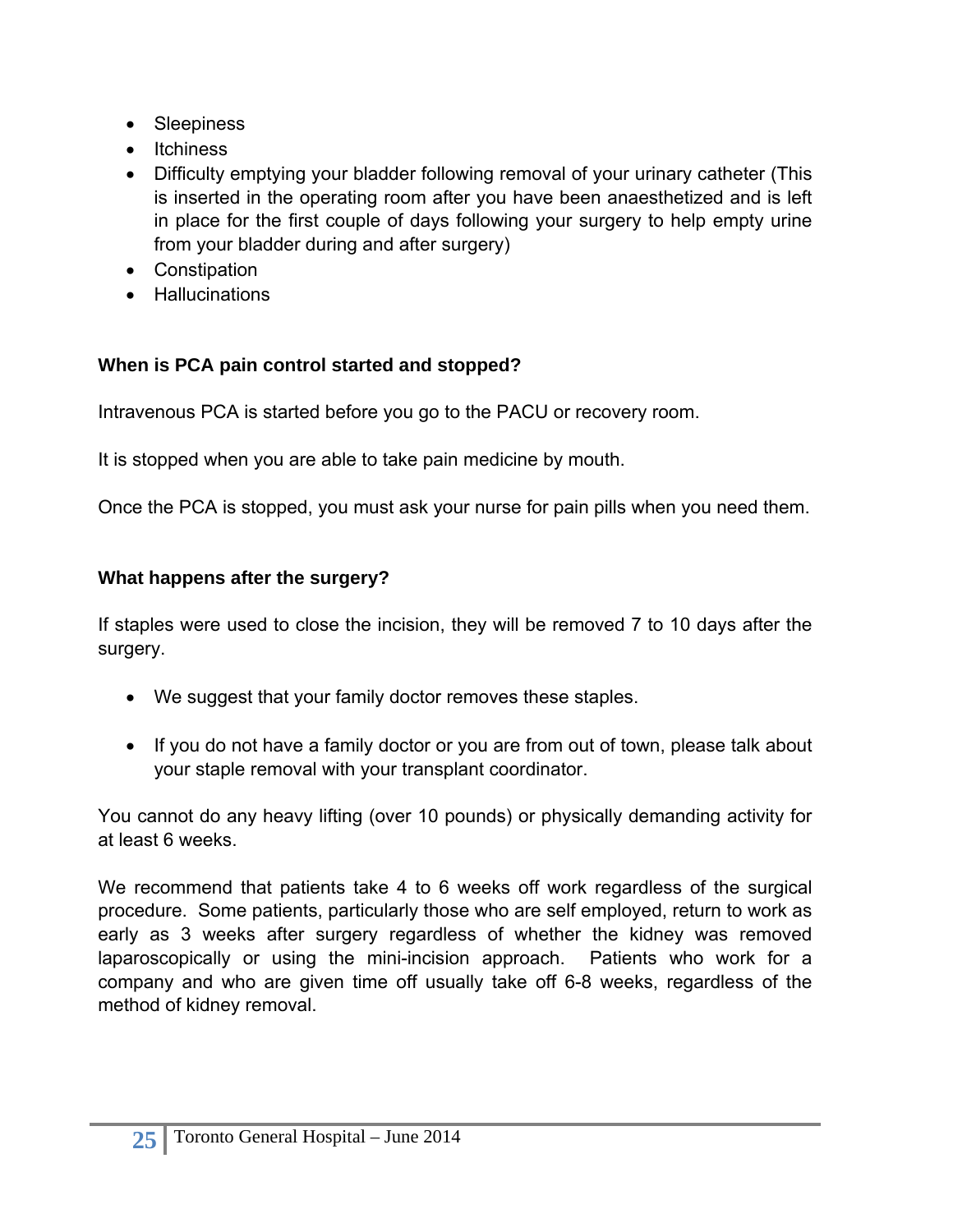# **Part D: Follow-Up After Surgery**

#### **Surgeon**

You will meet with the surgeon who performed the surgery 4 to 6 weeks after your surgery to determine how your incision is healing and how well you are recovering.

## **Nephrologist (kidney doctor)**

Three months after your surgery, you will see the nephrologist who assessed you preoperatively for a check-up. You will be sent requisitions to do blood and urine tests 1 week before the scheduled appointment date and again at 6 months after donation.

The donor team will be on hand to talk about any concerns or answer any questions that you might have throughout the donation process.

#### **Family Doctor**

Following your 3-month check-up appointment, you will be discharged back to the care of your family physician. It is suggested that you see your family doctor for a yearly blood pressure check, serum (blood) creatinine level, and a urinalysis.

# **Important points to remember**

- A kidney transplant is the best form of treatment for kidney failure for most patients.
- Although we try our best, sometimes kidney transplants are not successful. If this happens, it will be very disappointing for you and others involved. All members of the donor team are here to support you in the unlikely event that this should happen.
- You should know as a potential donor that a living donor kidney transplant usually lasts 15 to 20 years and therefore some recipients may need another transplant later on in life. Certain conditions may be more likely to reoccur in the transplanted kidney and the doctor will discuss this with you.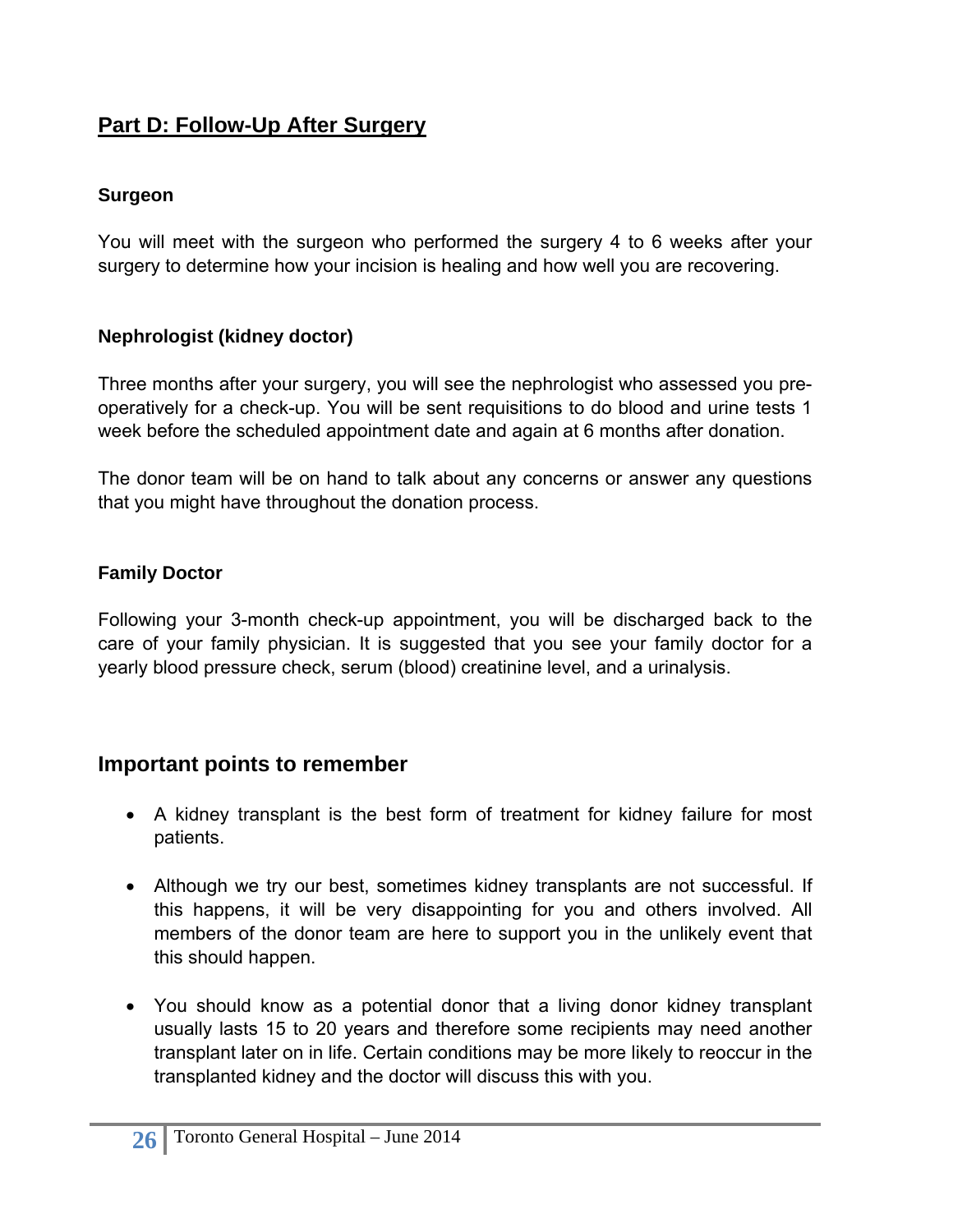- You must complete all the testing before being seen by the nephrologist. It is the nephrologist who will decide if you are suitable to donate. You may be turned down as donor if you are found to be medically or psychological unsuitable.
- Surgery may be delayed if there is any change in the recipient's or donor's condition.
- If you are not sure, or feel uncomfortable about donating, let your transplant coordinator know. You may change your mind or back out at anytime.
- The only information that will be shared with your recipient is information you give us permission to share.

#### **Kidney donation survival from the Kidney Transplant Program at the Toronto General Hospital, University Health Network**

Greatest survival occurs in living donor kidney transplants where there is a complete match.

| The chart below refers to the kidney transplant recipient: |  |  |
|------------------------------------------------------------|--|--|
|                                                            |  |  |
|                                                            |  |  |

| <b>Type of Kidney</b><br><b>Transplant</b>       | <b>One-Year</b><br><b>Kidney</b><br><b>Survival</b> | <b>Five-Year</b><br><b>Kidney</b><br><b>Survival</b> |
|--------------------------------------------------|-----------------------------------------------------|------------------------------------------------------|
| <b>Identical Living Donor</b><br>Match (6/6)     | 95%                                                 | 90%                                                  |
| Non-Identical Living Donor<br>Match (0/6 to 5/6) | 95%                                                 | 87%                                                  |
| 1 <sup>st</sup> Deceased Donor<br>Transplant     | 90%                                                 | 80%                                                  |
| $\geq 2^{nd}$ Deceased Donor<br>Transplant       | 85%                                                 | <b>75%</b>                                           |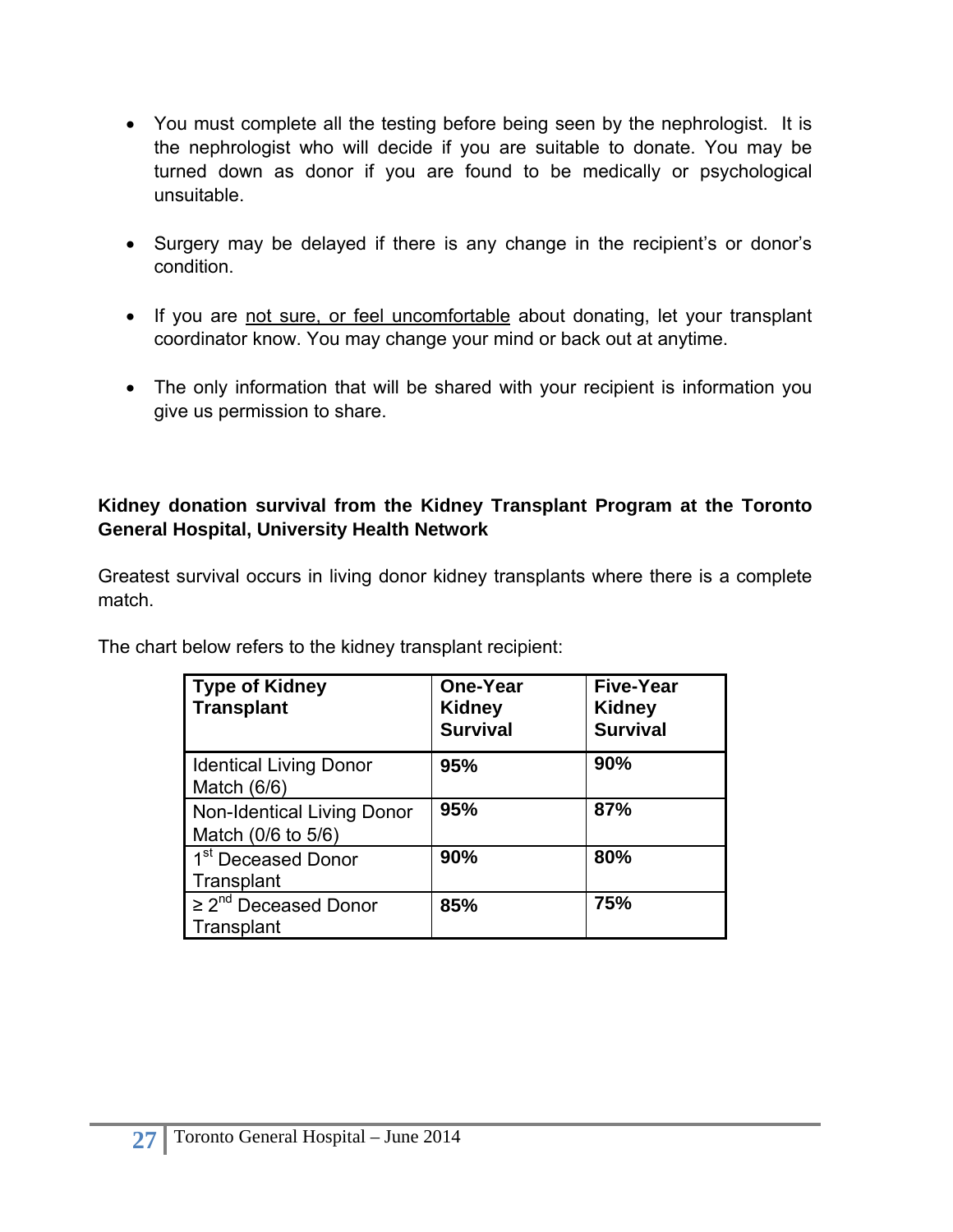# **Part E: Precautions**

During the time before your donation surgery, you will need to protect yourself. By protecting yourself, you will decrease the risk of harm to the recipient.

### **West Nile Virus**

To reduce the risk of spreading the West Nile Virus (WNV) to your potential recipient, we ask that you follow these precautions:

- At certain times of the year, the WNV is more widespread. You will be tested for this about 1 week before surgery.
- If your test comes back positive, the surgery will have to be delayed.
- You will be tested about once a week until the test comes back negative and then the surgery can be rescheduled.

We ask that you follow the protection measures listed below for 2 weeks before the surgery. In addition, for the 2 weeks before surgery we ask that you avoid high-risk activities like camping, cottaging, and similar activities, where prolonged exposure to mosquitoes may occur.

## **What is West Nile Virus and how do people get infected?**

WNV belongs to a family of viruses called flaviviridae. Mosquitoes that have fed on the blood of an infected bird can spread it.

There is proof that shows that most people infected with WNV got it from the bite of an infected mosquito. It has been discovered that people could be infected with WNV in other ways, including blood transfusions and organ or tissue transplants. The risk of getting WNV this way is considered to be quite low. There is no proof to suggest that people can get WNV by touching or kissing someone who is infected.

## **What are the symptoms of West Nile Virus infection?**

Many infected people have no symptoms and do not get sick or have only mild symptoms. People with weaker immune systems, such as transplant recipients, are at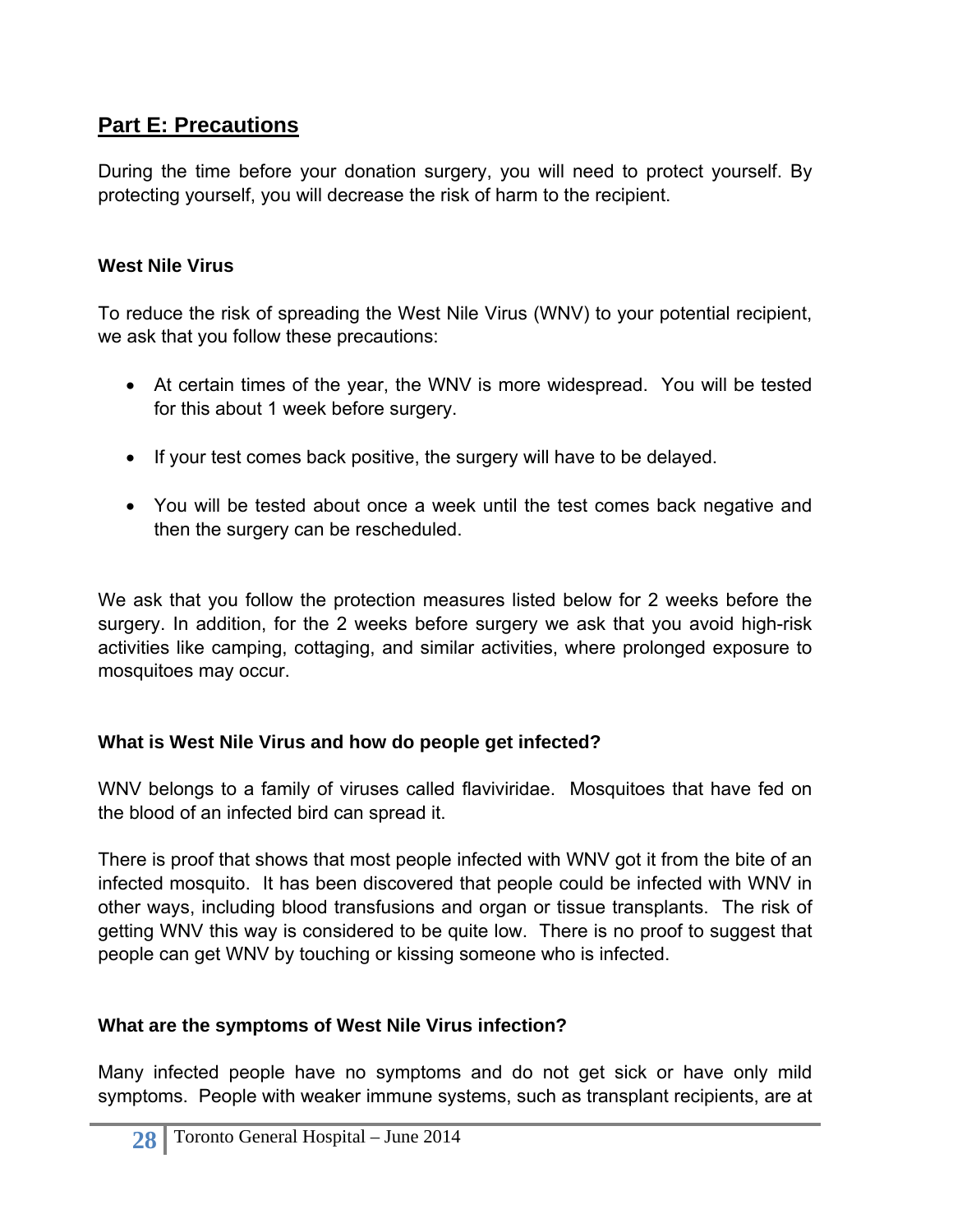greater risk for serious health effects. The extent and severity of symptoms vary widely from person to person.

In mild cases, there may be flu-like symptoms, including fever, headache, and body ache. Some people may have infections that are more serious. In such cases, symptoms could include a severe headache that comes on quickly, high fever, stiff neck, nausea, difficulty swallowing, vomiting, drowsiness, confusion, loss of consciousness, lack of coordination, muscle weakness, and paralysis.

## **What can I do to reduce my risk of WNV infection?**

You can reduce your chances of becoming ill from WNV by protecting yourself from mosquito bites. To avoid mosquito bites:

- Apply insect repellent containing DEET to exposed skin whenever you are outdoors.
- Whenever possible, wear long-sleeves, long pants, and socks when outdoors. Treating clothes with repellent containing permethrin or DEET will give extra protection, since mosquitoes may bite through thin clothing.
- The hours from dusk to dawn are peak mosquito biting times. Consider avoiding outdoor activities during these times—or take extra care to use repellent when outdoors during the evening and early morning.
- Mosquitoes lay their eggs in standing water. Limit the number of places around your home for mosquitoes to breed by getting rid of items that hold water.
- Sweating, perspiration, or getting wet may mean that you need to reapply repellent more frequently.
- Repellents containing a higher concentration of active ingredient (such as DEET) provide longer-lasting protection. A higher percentage of DEET in a repellent does not mean that your protection is better - but it will last longer, which will be convenient for longer trips outdoors.

#### **Other Viruses**

Viruses can be transmitted from the kidney donor to the recipient through the blood at the time of surgery.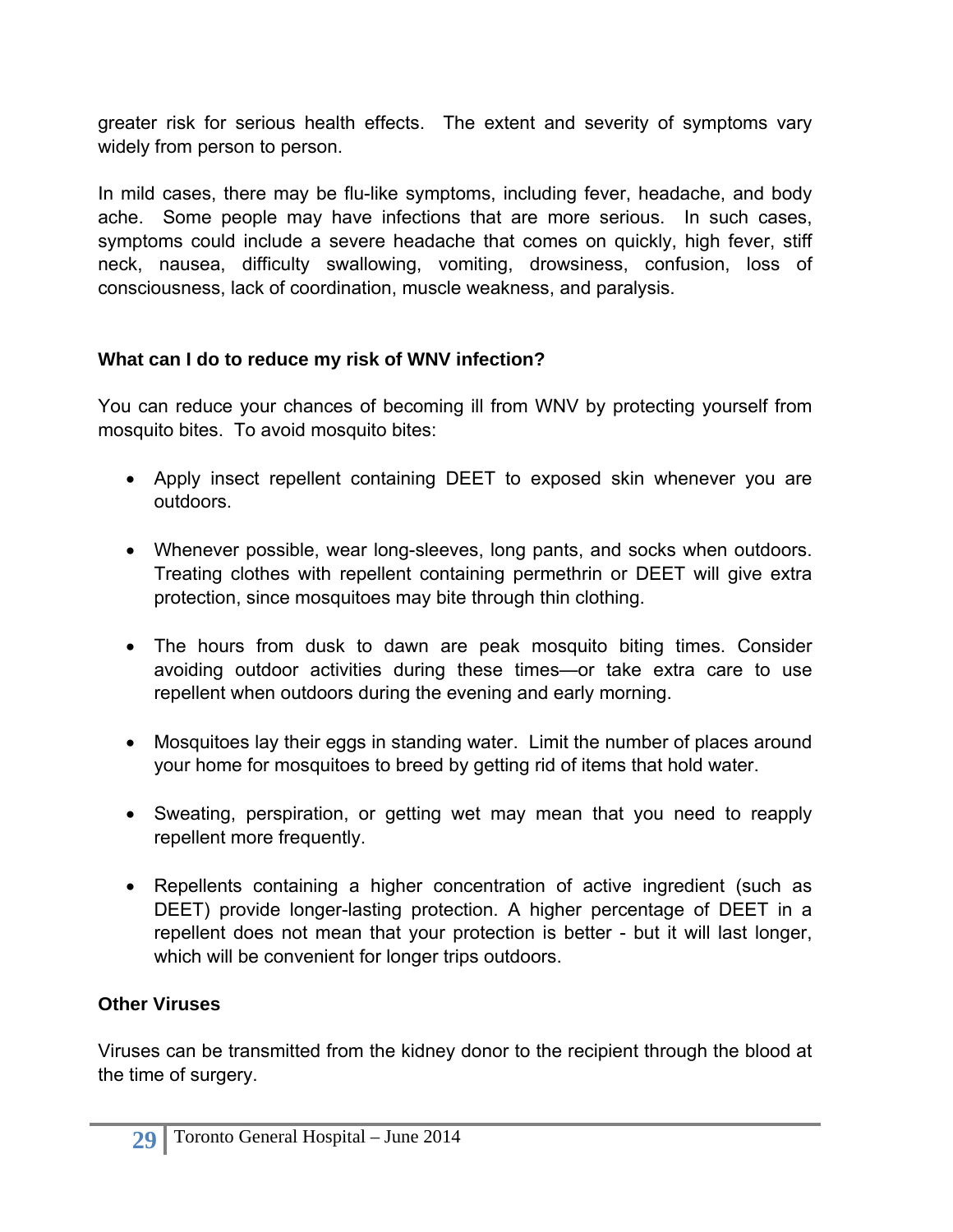- To find out if you can donate your kidney, you will be tested for Hepatitis B, Hepatitis C, and HIV.
- You will also be tested for viruses that are common in our population such as CMV, EBV, and varicella (chicken pox).
- You will be tested for sexually transmitted diseases such as syphilis.

You are tested for the presence of these infections when your initial blood tests are done and these tests are repeated within 30 days of the transplant surgery.

## **Additional Precautions**

There is a risk that a donor can carry or become infected with a virus after the time of final blood testing and just before the transplant surgery. Donors are asked to reduce the risk of viral transmission at the time of transplant by taking the following measures:

- Do not have any body piercings, tattoos, acupuncture or electrolysis once you have come forward as a potential donor.
- Practice safe sex. Reduce the risk of sexually transmitted disease through the use of condoms.
- Tell your transplant coordinator about any accidental incidents, such as a needle stick injury.
- Do not use any illicit drugs ("pot", "crack" etc.) before your surgery.

It should be noted that the results of viral testing for viruses like the Epstein-Barr virus (EBV) and cytomegalovirus (CMV) will be shared with the recipient team for safety reasons. If there are, however, viral illnesses that are discovered, the donor will be asked for consent prior to this information being shared with the recipient team. Without sharing this information, the kidney donation cannot occur.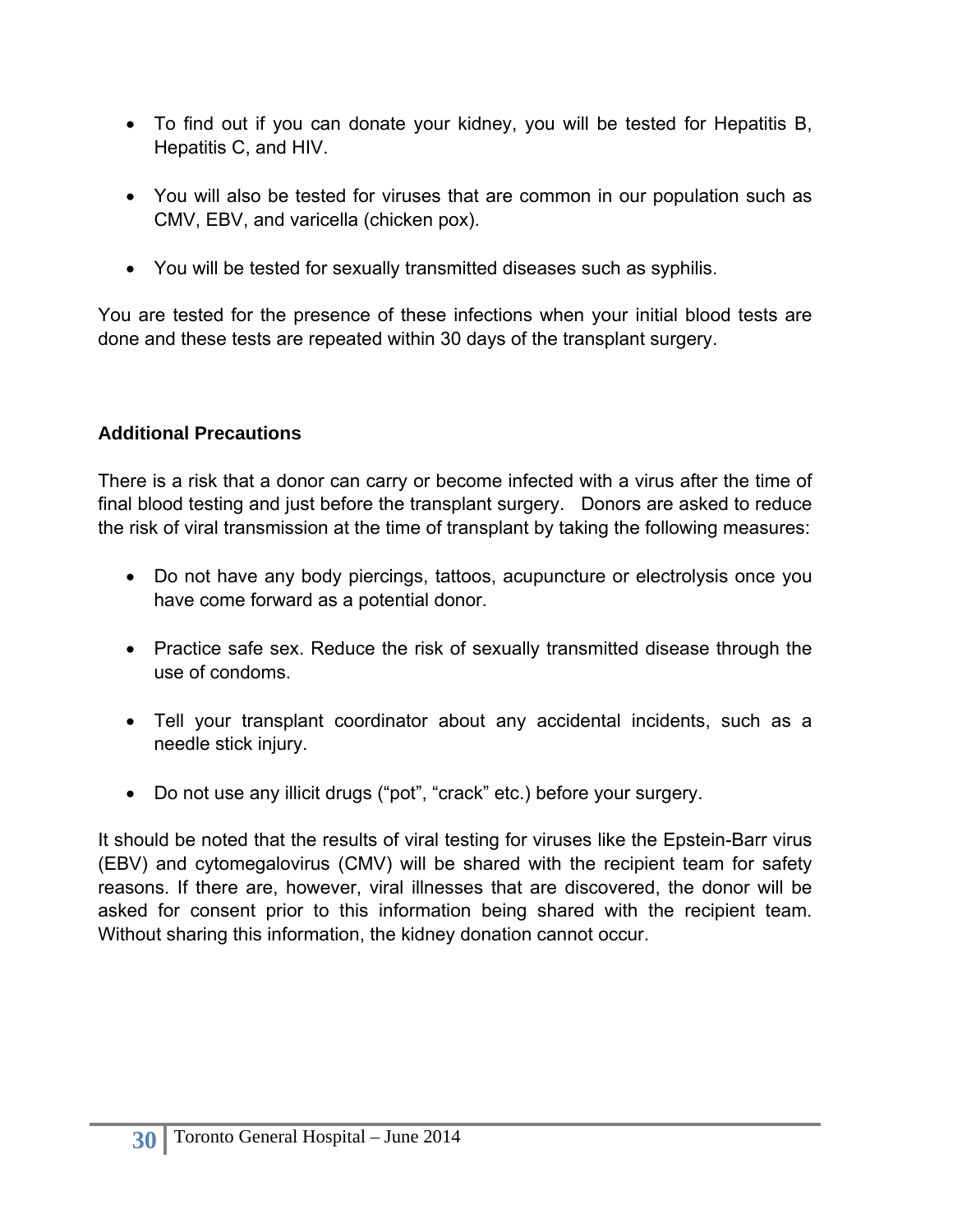## **Part F: Mentorship programs that provide support for transplant patients & their families**

#### **What is a mentor?**

During your transplant living donation experience, you may want to meet another person who has had the experience of kidney transplant and can share these experiences with you. You may have questions about transplant and would like to hear from another patient. A mentor is a living donor or kidney transplant recipient who volunteers to share his or her transplant experience with you.

#### **Who is the program for?**

- Patients and candidates for transplant
- Families and support people of transplant and donation patients

#### **About our mentors**

- All mentors are post-transplant patients or the support people of post-transplant patients. Mentors can be either transplant recipients or living donors who are interested in helping others now facing the same experience they have had.
- They are trained volunteers of the Multi-Organ Transplant Services.
- Mentors will follow our hospital policies and respect the principles of privacy and confidentiality.
- Mentors are supported in their volunteer work by our transplant staff. The professional staff of the Kidney Foundation of Canada also assists kidney mentors.

#### **How does the program work?**

- The program is voluntary. No one needs to see a mentor unless he or she wishes to do so.
- Mentors are available to talk to patients at their request.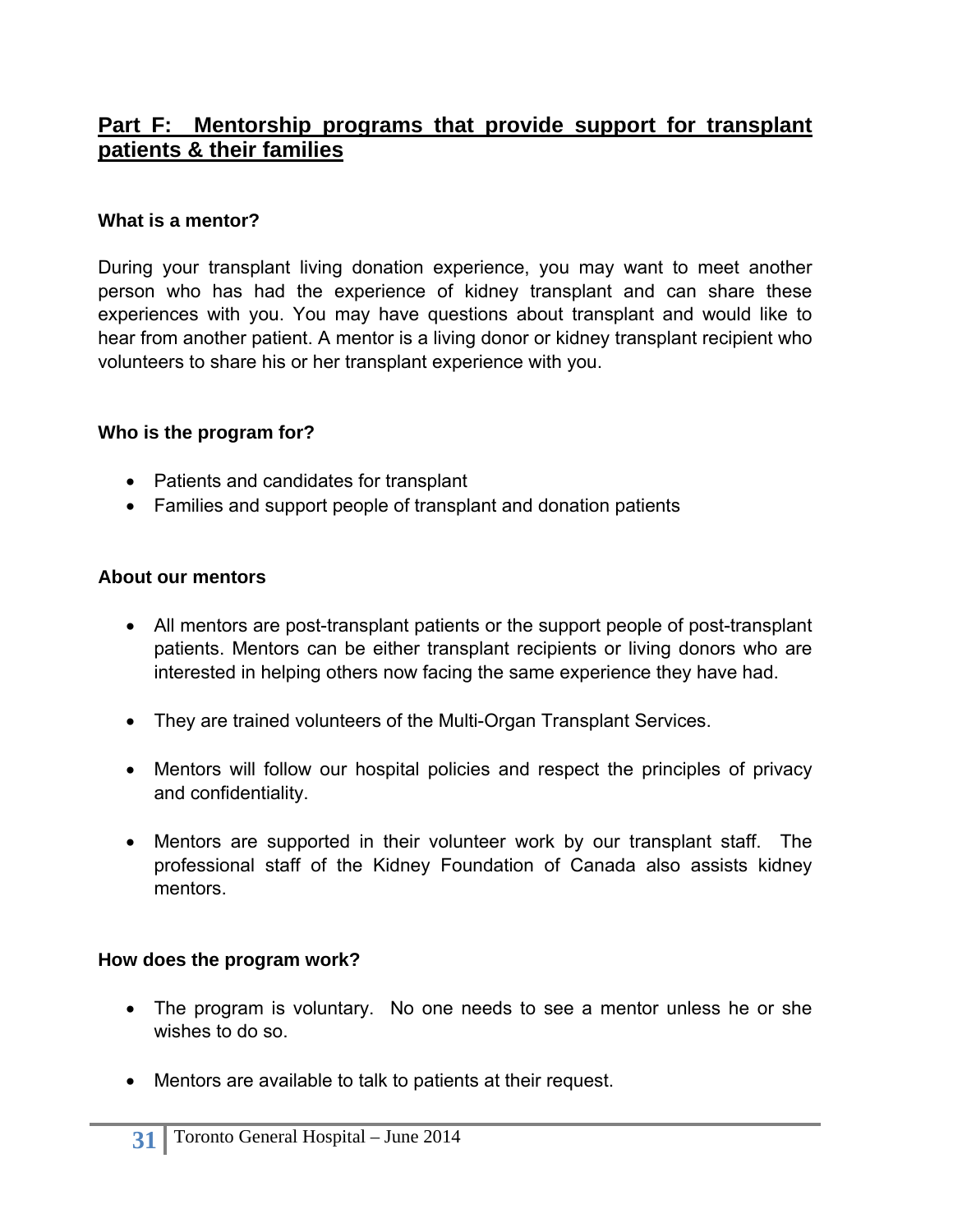- The patient will decide what the focus of the contact will be.
- Together, the mentor and the patient decide how they will meet, how often, and for how long. Some people want only one or two meetings. Others would like longer, more ongoing contacts. Contact may be by telephone or a personal visit.

## **How do I find a mentor?**

- Simply give your contact staff member a call and a peer support volunteer will be found for you.
- Staff contact:
	- o Belinda Karahalios of The Kidney Foundation of Canada
	- o 905-278-3003 Ext. 4949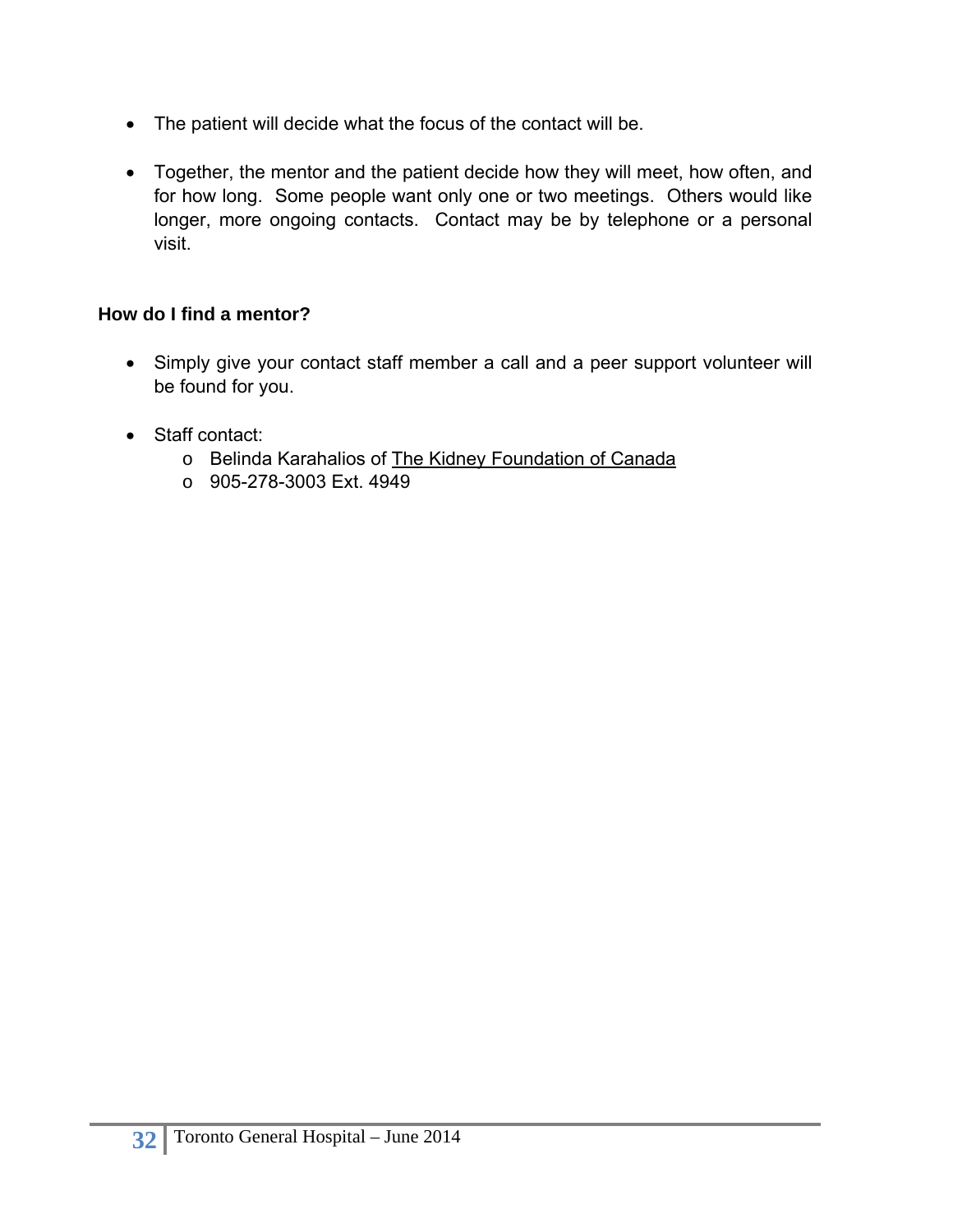# **Part G: Where can I get more information?**

If you have any questions about anything in this booklet or you need more information on the kidney or living kidney donation, your transplant coordinator is an invaluable resource.

There are additional sources of information that you may find useful:

#### **Internet:**

The Kidney Foundation of Canada - Central Ontario Branch Telephone: 416-445-0373 Website: www.kidney.ca

The National Kidney Foundation (USA) Website: www.kidney.org

#### **Toronto General Hospital Patient & Family Library**

Peter Munk Cardiac Centre Lobby, First floor Norman Urquhart (next to Tim Horton's) Hours: Monday to Friday 8:30 a.m. to 4:30 p.m. Closed weekends and holidays.

Telephone: 416-340-4800 Ext. 5951 Email: tgpen@uhn.ca Web : www.uhnpatienteducation.ca

Services:

- Information about many different diseases and health conditions, treatments, and tests in different languages
- Over 250+ books, manuals, guides, DVD's and VHS's for loan
- Free Internet access and wireless Internet access
- Help to search the Internet for information that is valid and up to date
- Trained library staff and volunteers to help you find the information you need free of charge